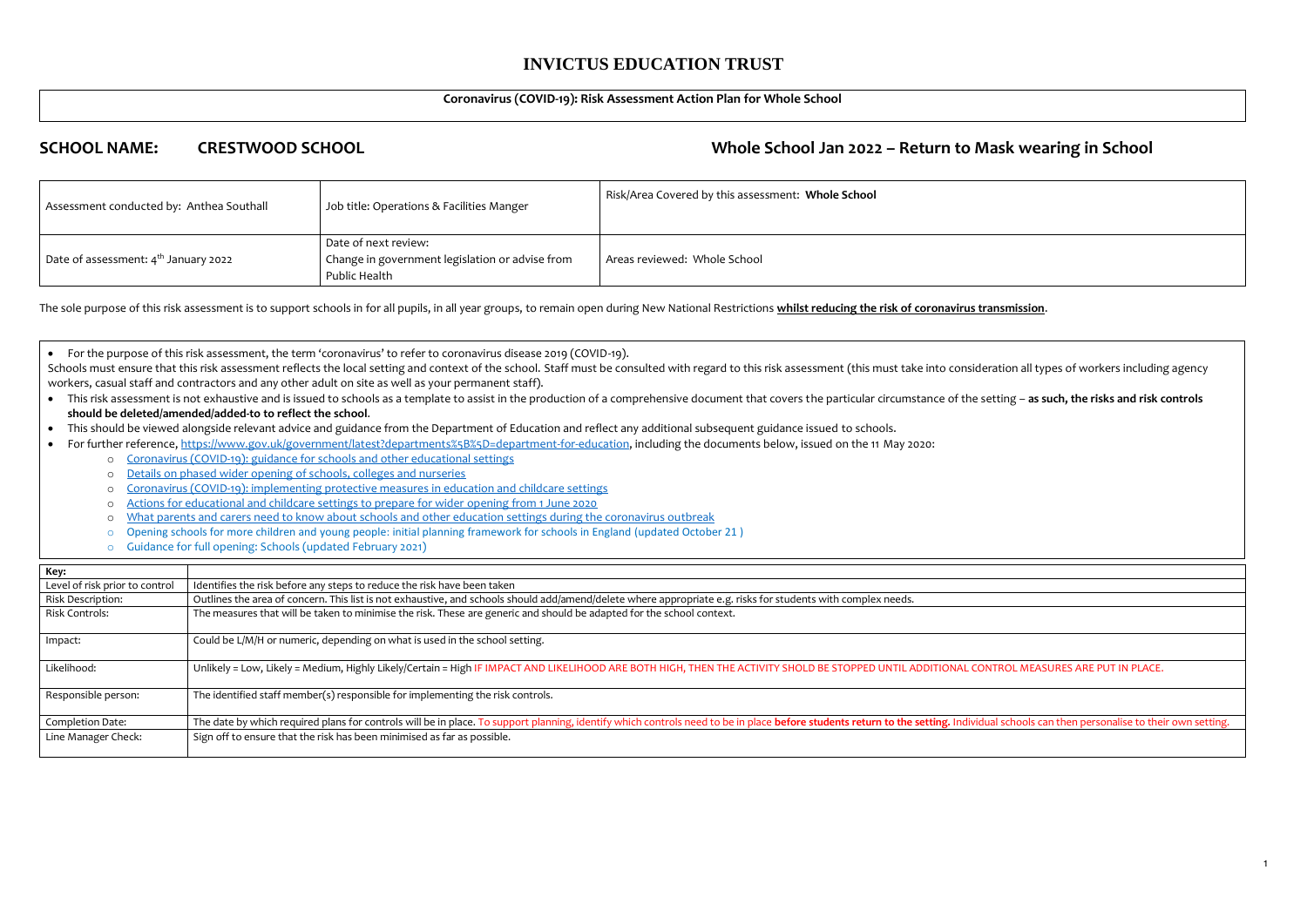| <b>Inherent Risk</b><br><b>Description/Area</b><br>of Concern                                       | Inherent<br>Level of<br>risk prior<br>to<br>control<br>L/M/H | <b>Risk Controls</b>                                                                                                                                                                                                                                                                                                                                                                                                                                                                                                                                                                                                                                                            | <b>Actions/Comments</b>                                                                                                                                                                                                                                                                                                                                                                                                                        | Residual<br>Level of<br>risk is<br>now<br>L/M/H | Likelihood<br>1 Unlikely<br>2 Likely<br>3 Highly<br>likely 4<br>Certain | Responsible person                                                                                             | Planned<br>completion<br>Date | <b>Line Manager</b><br><b>Check</b>                               |
|-----------------------------------------------------------------------------------------------------|--------------------------------------------------------------|---------------------------------------------------------------------------------------------------------------------------------------------------------------------------------------------------------------------------------------------------------------------------------------------------------------------------------------------------------------------------------------------------------------------------------------------------------------------------------------------------------------------------------------------------------------------------------------------------------------------------------------------------------------------------------|------------------------------------------------------------------------------------------------------------------------------------------------------------------------------------------------------------------------------------------------------------------------------------------------------------------------------------------------------------------------------------------------------------------------------------------------|-------------------------------------------------|-------------------------------------------------------------------------|----------------------------------------------------------------------------------------------------------------|-------------------------------|-------------------------------------------------------------------|
| The school lapses in<br>following national<br>guidelines and<br>advice, putting<br>everyone at risk | H                                                            | To ensure that all relevant guidance is followed and<br>communicated:<br>• The school to keep up-to-date with advice issued by, but<br>not limited to, DfE, NHS, Department of Health and<br>Social Care and PHE, and review its risk assessment<br>accordingly<br>Information on the school website/social media is<br>updated.<br>Students updated via classrooms/email/text as<br>necessary.<br>Any change in information to be shared with Trustees<br>and Chair of Governors and passed on to parents and<br>staff by email<br>As a result, the school has the most recent information from<br>the government, and this is distributed throughout the<br>school community. | School will ensure it has the most recent information from the<br>government and that all relevant guidance is followed and<br>communicated to all stakeholders, via email, letter and<br>notification via the school website.<br>All Stakeholders will be updated immediately of any changes to<br>the government's guidance.<br>Any Students/parents that we know who do not have social media<br>or emails will be contacted via telephone. |                                                 | $\blacksquare$                                                          | <b>Head Teacher/Senior</b><br>Leadership Team (SLT)<br>COO/Marketing &<br>Comm                                 | Oct 2021                      | CEO/COO/Head<br><b>Teacher</b>                                    |
| Poor communication<br>with parents and<br>other stakeholders                                        | н                                                            | All staff/students aware of current actions and<br>$\bullet$<br>requirements and reminded frequently using school<br>communication systems<br>Headteacher to share risk assessment with all staff<br>$\bullet$<br>Parents notified of risk assessment plan and shared with<br>parents via website.<br>As a result, all students and all staff working with students<br>are adhering to current advice.                                                                                                                                                                                                                                                                          | Letters have been issued to Parents and Students with<br>instructions for continued Lateral flow testing at home twice a<br>week.<br>Students and parents have been given information, informing<br>them of the return to wearing face masks in around school and In $\parallel$<br>lessons.<br>Ongoing communications to all staff as plans change/evolve.                                                                                    |                                                 |                                                                         | <b>Head Teacher/SLT</b><br><b>Head Teacher/SLT</b><br><b>F&amp;O</b><br><b>Manager/Marketing &amp;</b><br>Comm | October 2021                  | <b>Head Teacher</b><br><b>Head Teacher</b><br>COO/Head<br>Teacher |
|                                                                                                     |                                                              |                                                                                                                                                                                                                                                                                                                                                                                                                                                                                                                                                                                                                                                                                 | Risk Assessment will be put on the schools shared area so all staff<br>can access it.<br>Emails will be regularly sent to Parents informing them of any new<br>developments. Updates will also be made via the school's website<br>and facebook page.<br>Head Teacher continues to Email all Parents with updated<br>information on all COVID cases in school and informing them of<br>any new developments.                                   |                                                 |                                                                         | <b>Head Teacher</b>                                                                                            |                               |                                                                   |
| Lack of awareness of<br>policies and<br>procedures                                                  | H                                                            | School leaders will ensure that all policies impacted on by<br>coronavirus controls are updated<br>• All staff, students and volunteers will make themselves<br>aware of all relevant policies and procedures including,<br>but not limited to, the following:<br>Health and Safety Policy<br><b>Infection Control Policy</b><br>First Aid Policy                                                                                                                                                                                                                                                                                                                               | Trust wide policies will be reviewed and amended as necessary by<br>Headquarters<br>School based policies will to be reviewed by schools on a regular<br>basis and staff instructed to read and familiarise themselves with<br>them. These are stored on the schools shared area for staff to<br>access.                                                                                                                                       |                                                 |                                                                         | <b>COO/HR Manager</b><br>F&O Manager/Heads<br>PA                                                               | October 2021                  | <b>Trust</b><br>Board/CEO<br>COO/Head<br>Teacher                  |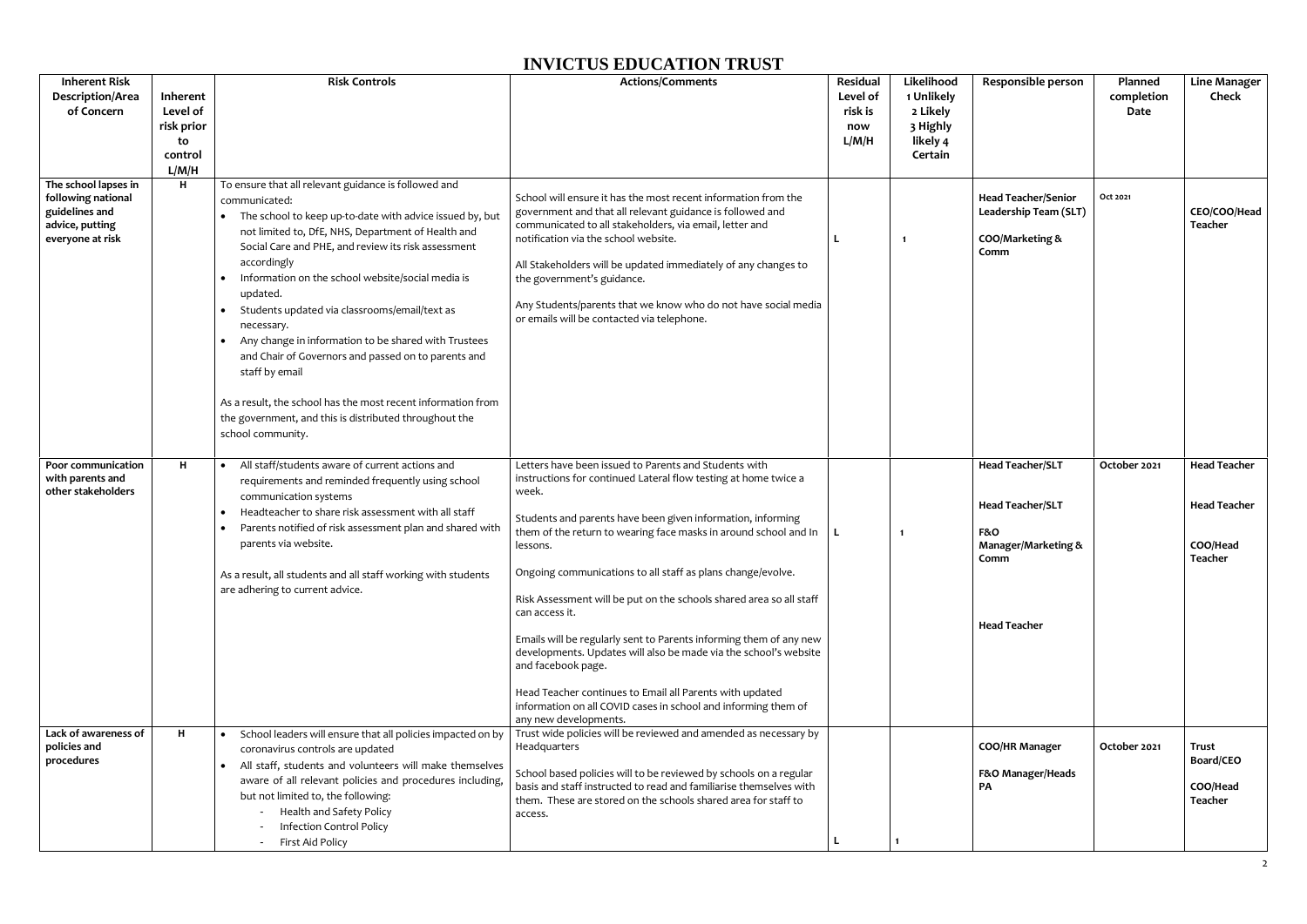| <b>Inherent Risk</b><br><b>Description/Area</b><br>of Concern | Inherent<br>Level of<br>risk prior<br>to<br>control<br>L/M/H | <b>Risk Controls</b>                                                                                                                                                                                                                                                                                                                                                                                                                                                                                                    | <b>Actions/Comments</b>                                                                                                                                                                                                                                                                                                                                  | Residual<br>Level of<br>risk is<br>now<br>L/M/H | Likelihood<br>1 Unlikely<br>2 Likely<br>3 Highly<br>likely 4<br>Certain | Responsible person             | Planned<br>completion<br>Date | <b>Line Manager</b><br><b>Check</b> |
|---------------------------------------------------------------|--------------------------------------------------------------|-------------------------------------------------------------------------------------------------------------------------------------------------------------------------------------------------------------------------------------------------------------------------------------------------------------------------------------------------------------------------------------------------------------------------------------------------------------------------------------------------------------------------|----------------------------------------------------------------------------------------------------------------------------------------------------------------------------------------------------------------------------------------------------------------------------------------------------------------------------------------------------------|-------------------------------------------------|-------------------------------------------------------------------------|--------------------------------|-------------------------------|-------------------------------------|
|                                                               |                                                              | Intimate care policy<br>Behaviour policy<br>Staff absence reporting procedures<br>All staff have regard to all relevant guidance and<br>$\bullet$<br>legislation including, but not limited to, the following:<br>The Reporting of Injuries, Diseases and<br>Dangerous Occurrences Regulations (RIDDOR)<br>2013<br>The Health Protection (Notification) Regulations                                                                                                                                                     | Facilities & Operations Officer are the Health & Safety Responsible<br>person in each school. The COO will be responsible for reporting<br>to PHE. School staff made aware of designated H&S Officer.                                                                                                                                                    |                                                 |                                                                         | F&O Manager/Heads<br><b>PA</b> |                               | COO/Head<br>Teacher                 |
|                                                               |                                                              | 2010<br>Public Health England (PHE) (2017) 'Health<br>protection in schools and other childcare<br>facilities'                                                                                                                                                                                                                                                                                                                                                                                                          | The Facilities and Operations Manager will be requested regular<br>updates from Dudley MBC Health & Safety Team via emails from<br>Revolution and relay any information or updates to all staff.                                                                                                                                                         |                                                 |                                                                         | F&O Manager                    |                               | COO/Head<br>Teacher                 |
|                                                               |                                                              | DfE and PHE (2020) 'COVID-19: guidance for<br>educational settings'<br>The relevant staff receive any necessary training that<br>helps minimise the spread of infection, e.g. infection                                                                                                                                                                                                                                                                                                                                 | All stakeholders have been given copy of Covid-19 Infection<br>Control Procedures. Any guidance received from LA regarding<br>infection control will be given out to all staff.                                                                                                                                                                          |                                                 |                                                                         | <b>Head Teacher</b>            |                               | <b>Head Teacher</b>                 |
|                                                               |                                                              | control training.<br>Staff are made aware of the school's infection control<br>procedures in relation to coronavirus via email                                                                                                                                                                                                                                                                                                                                                                                          | Infection control procedures has been included in the Head<br>Teachers documentation for reopening the school.                                                                                                                                                                                                                                           |                                                 |                                                                         | <b>Head Teacher</b>            |                               | <b>Head Teacher</b>                 |
|                                                               |                                                              | Parents are made aware of the school's infection control<br>$\bullet$<br>procedures in relation to coronavirus via letter/social                                                                                                                                                                                                                                                                                                                                                                                        | Posters have been placed around the school and in all toilets<br>regarding infection control and the importance of hand washing.                                                                                                                                                                                                                         |                                                 |                                                                         | F&O Manager                    |                               | COO/Head<br>Teacher                 |
|                                                               |                                                              | media/poster at entrance to school - they are informed<br>that they must contact the school as soon as possible if<br>they believe their child has been exposed to coronavirus<br>Students are made aware of the school's infection control<br>procedures in relation to coronavirus via a coordinated<br>programme of delivery from staff on the morning of the 1<br>June 2020. All are informed that they must tell a member<br>of staff if they begin to feel unwell<br>• Daily electronic briefing issued to staff. | Parents advised via Government/NHS Test and Trace protocol that<br>if their child has Coronavirus symptoms and test positive on a LFT,<br>then the school must be informed as a matter of urgency and they<br>should obtain a PCR test.                                                                                                                  |                                                 |                                                                         | <b>Head Teacher/SLT</b>        |                               | <b>Head Teacher</b>                 |
|                                                               |                                                              | As a result, all staff and students are aware of the policies<br>and procedures in place to keep themselves safe in school.                                                                                                                                                                                                                                                                                                                                                                                             |                                                                                                                                                                                                                                                                                                                                                          |                                                 |                                                                         |                                |                               |                                     |
| <b>Delivery of Virtual</b><br>Lessons                         | H                                                            | • Professional appearance - Students and teachers should<br>be dressed appropriately for remote learning. Attire<br>which would ordinarily be worn in school on a non-<br>uniform day is essential.<br>Suitable teaching environment. Students and teachers<br>$\bullet$<br>must be physically located in a safe working space<br>appropriate for online lessons, a lounge or study is<br>appropriate, a bedroom or bathroom is not.                                                                                    | All staff have been given training on how to deliver virtual lessons<br>both from home and in the classroom.<br>Students that are clinically extremely vulnerable and students that<br>are isolating will continue with virtual lessons.<br>All students and parents have been provided with information on<br>how to access and attend virtual lessons. |                                                 |                                                                         | <b>Invictus ICT</b>            | October 2021                  | <b>Head Teacher</b>                 |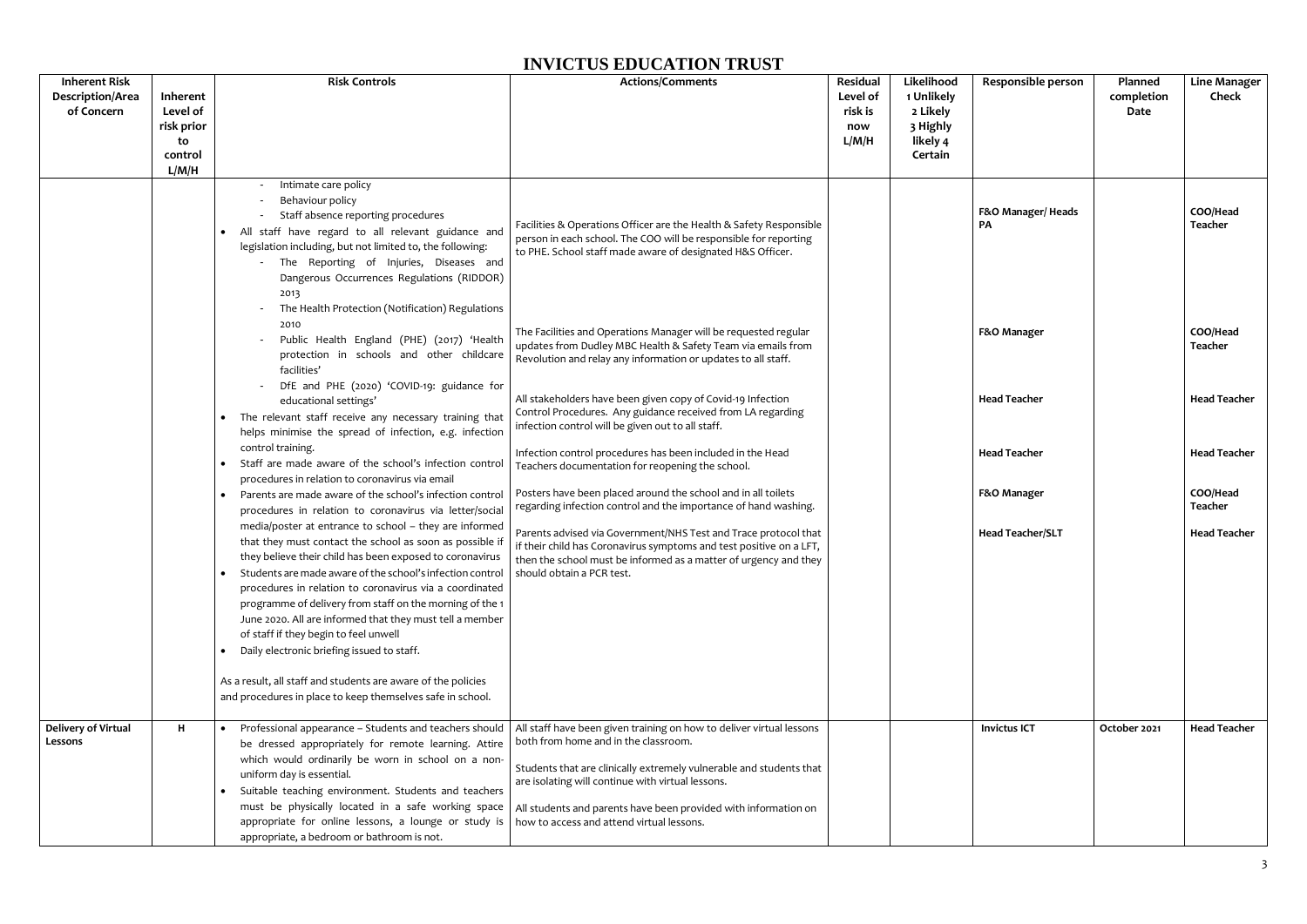| <b>Inherent Risk</b>                                                                                         |                                                              | <b>Risk Controls</b>                                                                                                                                                                                                                                                                                                                                                                                                                                                                                                                                                                                                                                                                                                                                                                                                                                                                                                                           | <b>Actions/Comments</b>                                                                                                                                                                                                                                                                                                                                                                                                                                                                                                                                                                                                                                                                                                                                                                                                                                                  | Residual                            | Likelihood                                                | Responsible person                                                              | Planned            | <b>Line Manager</b>                                               |
|--------------------------------------------------------------------------------------------------------------|--------------------------------------------------------------|------------------------------------------------------------------------------------------------------------------------------------------------------------------------------------------------------------------------------------------------------------------------------------------------------------------------------------------------------------------------------------------------------------------------------------------------------------------------------------------------------------------------------------------------------------------------------------------------------------------------------------------------------------------------------------------------------------------------------------------------------------------------------------------------------------------------------------------------------------------------------------------------------------------------------------------------|--------------------------------------------------------------------------------------------------------------------------------------------------------------------------------------------------------------------------------------------------------------------------------------------------------------------------------------------------------------------------------------------------------------------------------------------------------------------------------------------------------------------------------------------------------------------------------------------------------------------------------------------------------------------------------------------------------------------------------------------------------------------------------------------------------------------------------------------------------------------------|-------------------------------------|-----------------------------------------------------------|---------------------------------------------------------------------------------|--------------------|-------------------------------------------------------------------|
| <b>Description/Area</b><br>of Concern                                                                        | Inherent<br>Level of<br>risk prior<br>to<br>control<br>L/M/H | Teachers should be in a room where others cannot see or<br>listen, if this is not possible headphones must be worn<br>Screens angled away towards a wall and away from other<br>people.<br>Appropriate language. As with all school-based<br>communications, the content and language of messages<br>must be at all times professional by all parties concerned,<br>including family members. Teachers will advise parents if<br>they need to contact them to use the school's<br>appointments system as normal.<br>Communication. Under no circumstances should teachers<br>or pupils personal contacts be shared during virtual<br>lessons.<br>Staff have received training to carry out virtual lessons<br>Staff are made aware of the correct use of web cameras.<br>$\bullet$<br>Students have been given provided with information on<br>how to access virtual lessons and guidance on the use of<br>web cameras during virtual lessons. | The following procedures and guidance for staff and students can<br>be found on the Invictus Shared Area T:/Staff<br>Resources/staff/Virtual Lesson How Tos.<br>Chat in Virtual Lesson<br>Checking Students Understanding<br>Guide to Home Working for staff<br>Guide to Virtual Lessons for Staff<br>Multi Choice Questions in Lessons<br>Quick set up of Virtual lessons<br>$\bullet$<br>Registers for physical and virtual lessons<br>Split virtual lessons and Webcam Guidance<br><b>Student Activity log</b><br>Student Webcam in Virtual lessons<br>Virtual lesson attendance<br>Webcams in classrooms.<br>Students and staff will be updated when new documents are<br>uploaded onto the shared area or government, DOE guidance<br>changes.<br>Lessons will be monitored remotely by the I.T Team and SLT<br>including content, pictures and videos.             | Level of<br>risk is<br>now<br>L/M/H | 1 Unlikely<br>2 Likely<br>3 Highly<br>likely 4<br>Certain |                                                                                 | completion<br>Date | Check                                                             |
| Poor hygiene<br>practice - specific -<br>spread of potential<br>infection at the start<br>of the school day. | H                                                            | In line with government advice:<br>Issue information to young people, parents, carers and<br>visitors not to enter the school if they display any<br>symptoms of coronavirus<br>Issue information to parents about arrival and departure<br>procedures, including safe drop-off and pick-up.<br>• Walk only access to school site for students. No parent's<br>cars will be allowed on school site.<br>Marshalls to control access and outside spaces<br>$\bullet$<br>• Inform each year group and their parents of their<br>allocated times for the beginning and end of their school<br>day. Staggered start for students from 9am.<br>• Inform each year group and their parents of the<br>allocated entrance and exit points to school and where<br>they should go on arrival<br>Students to be supervised in accessing hand-washing<br>$\bullet$<br>facilities on arrival, ensuring that students' queue while                            | All students will be given a presentation by SLT on school<br>procedures on the first day back. At the presentation they will be<br>informed of all regulations and requirements at the start of the<br>school day.<br>As per government guidelines students will LFT twice a week at<br>home and report any positive tests to school.<br>No parents or cars will be allowed on school site and parents and<br>students will be informed not to congregate outside the school<br>gates at the start of the day.<br>Following Government guidance all Students and Staff will be<br>required to wear face coverings in corridors, communal social<br>areas of the school and during lessons.<br>Students have been issued to black face mask, disposable masks<br>are also available around the school<br>New Signage has been installed giving details of which entrance |                                     |                                                           | <b>Head Teacher</b><br><b>Head Teacher/SLT</b><br>F&O Manager/Teaching<br>staff | October 21         | <b>Head Teacher</b><br><b>Head Teacher</b><br>COO/Head<br>Teacher |
|                                                                                                              |                                                              | maintaining social distancing as they wait for facilities<br>All staff to wash hands on arrival in school and<br>frequently during the school day.                                                                                                                                                                                                                                                                                                                                                                                                                                                                                                                                                                                                                                                                                                                                                                                             | each year group will be using. A Member of SLT/pastoral staff will<br>be on duty to direct students to their appropriate area. They will<br>instruct students on the importance of social distancing and<br>ensure that year groups stay within their year group bubbles.                                                                                                                                                                                                                                                                                                                                                                                                                                                                                                                                                                                                |                                     |                                                           | <b>SLT</b>                                                                      |                    | <b>Head Teacher</b>                                               |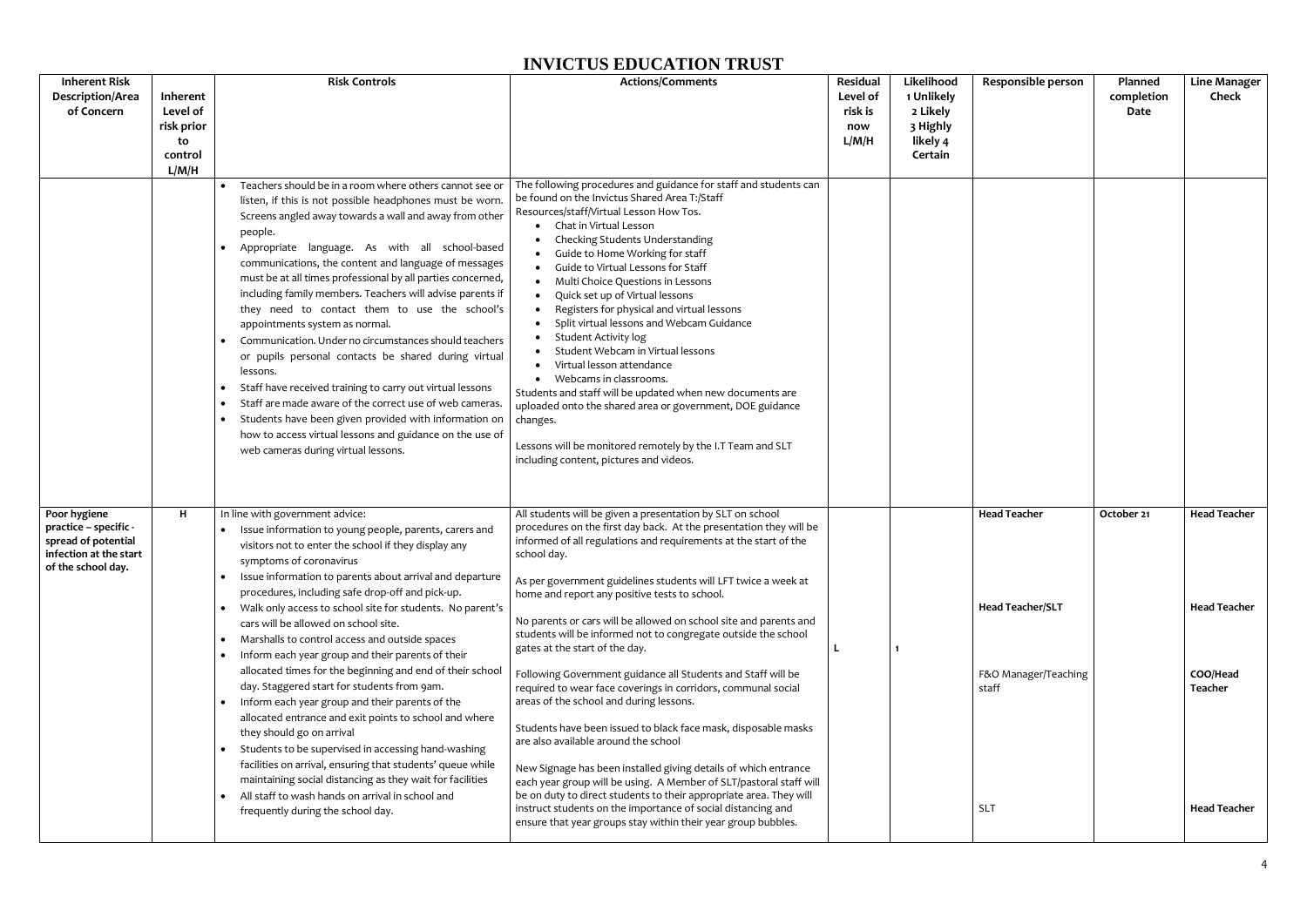| <b>Inherent Risk</b>                                               |                                                              | <b>Risk Controls</b>                                                                                                                                                                                                                                                                           | <b>Actions/Comments</b>                                                                                                                                                                                                                                                                                                                                                            | Residual                            | Likelihood                                                | <b>Responsible person</b>    | Planned            | <b>Line Manager</b> |
|--------------------------------------------------------------------|--------------------------------------------------------------|------------------------------------------------------------------------------------------------------------------------------------------------------------------------------------------------------------------------------------------------------------------------------------------------|------------------------------------------------------------------------------------------------------------------------------------------------------------------------------------------------------------------------------------------------------------------------------------------------------------------------------------------------------------------------------------|-------------------------------------|-----------------------------------------------------------|------------------------------|--------------------|---------------------|
| <b>Description/Area</b><br>of Concern                              | Inherent<br>Level of<br>risk prior<br>to<br>control<br>L/M/H |                                                                                                                                                                                                                                                                                                |                                                                                                                                                                                                                                                                                                                                                                                    | Level of<br>risk is<br>now<br>L/M/H | 1 Unlikely<br>2 Likely<br>3 Highly<br>likely 4<br>Certain |                              | completion<br>Date | <b>Check</b>        |
|                                                                    |                                                              | Make it clear to staff, parents and students that they<br>cannot congregate at the front of school prior to the<br>start of the school day<br>• No school transport will be provided. Parents must make                                                                                        | Hand sanitiser stations will be located at all entrance points and in<br>all classrooms. Staff will advise students to use these when<br>entering the classroom. NHS handwashing sign located at each<br>station.                                                                                                                                                                  |                                     |                                                           | F&O Manager                  |                    | <b>Head Teacher</b> |
|                                                                    |                                                              | their own arrangements for getting children to and from<br>school<br>Issue information to students in relation to restrictions<br>on their movement around the site<br>Sufficient supplies of hand-washing supplies should be<br>$\bullet$                                                     | Arrows around school clearly mark the one-way system/loop for<br>students to follow between lessons.<br>Staff will supervise students in the corridor outside toilets and<br>ensure students wash hands after using the toilet facilities.                                                                                                                                         |                                     |                                                           | Head Teacher/SLT             |                    | <b>Head Teacher</b> |
|                                                                    |                                                              | provided to accommodate this procedure at the start of<br>the day.                                                                                                                                                                                                                             | Hand Sanitiser stations have been placed at the staff entrance and<br>reception entrance and in all toilets. Staff have been given a copy<br>of the Infection Control Procedures.                                                                                                                                                                                                  |                                     |                                                           | F&O Manager                  |                    | <b>Head Teacher</b> |
|                                                                    |                                                              | As a result, the risk of infection is reduced as students and<br>staff arrive at school.                                                                                                                                                                                                       | Students will be given instructions each day regarding which areas<br>they are allowed to access. Other areas will be cordoned off and<br>marked out.                                                                                                                                                                                                                              |                                     |                                                           | F&O Manager                  |                    |                     |
|                                                                    |                                                              |                                                                                                                                                                                                                                                                                                | The school have purchased sufficient supplies of hand washing<br>and hand sanitiser supplies. Additional supplies will be purchased<br>as and when required.                                                                                                                                                                                                                       |                                     |                                                           |                              |                    |                     |
|                                                                    |                                                              |                                                                                                                                                                                                                                                                                                | Students will be given disposable mask if they do not have their<br>school issued black mask.                                                                                                                                                                                                                                                                                      |                                     |                                                           |                              |                    |                     |
| Poor hygiene<br>practice - specific -<br>end of the school<br>day. | H                                                            | Issue information to parents about departure<br>$\bullet$<br>procedures, including safe pick-up<br>Inform students and parents of their allocated times for<br>the end of their school day. Staggered finish times from<br>$12pm$ .<br>Inform students and their parents of the allocated exit | All students/parents have been issued with a letter prior to<br>students returning in September giving details/information of<br>producers for leaving school. All students have been given a<br>presentation by SLT on school procedures on the first day back.<br>At the presentation they will be informed of all regulations and<br>requirements at the end of the school day. | L                                   |                                                           | <b>Head Teacher/SLT</b>      | Octobert 2021      | <b>Head Teacher</b> |
|                                                                    |                                                              | points and pick up points. Parents to wait for students<br>on Bromley Lane.<br>Make it clear to staff, parents and students that they<br>$\bullet$                                                                                                                                             | No parents or cars will be allowed on school site and parents and<br>students will be informed not to congregate outside the school<br>gates at the end of the day.                                                                                                                                                                                                                |                                     |                                                           | Teachers/SLT                 |                    | <b>Head Teacher</b> |
|                                                                    |                                                              | cannot congregate at the front of school/in the<br>playground prior to the end of the school day.<br>• If waiting to collect students, parents are to remain in<br>cars and park safely outside of school premises                                                                             | Students will be encouraged to leave school and not congregate<br>outside the school gates. Staff will be on the gates at the end of<br>school day.                                                                                                                                                                                                                                |                                     |                                                           |                              |                    |                     |
|                                                                    |                                                              | Make parents and students aware of government<br>recommendations with regard to transport. Inform<br>parents and students of restrictions and plans relating to<br>school transport and potential road closures.                                                                               | Links to the Governments recommendations will be updated on<br>the school's website.                                                                                                                                                                                                                                                                                               |                                     |                                                           | <b>Marketing &amp; Comms</b> |                    | CEO/Head<br>Teacher |
|                                                                    |                                                              | As a result, the risk of infection is reduced as students and<br>staff leave school.                                                                                                                                                                                                           |                                                                                                                                                                                                                                                                                                                                                                                    |                                     |                                                           |                              |                    |                     |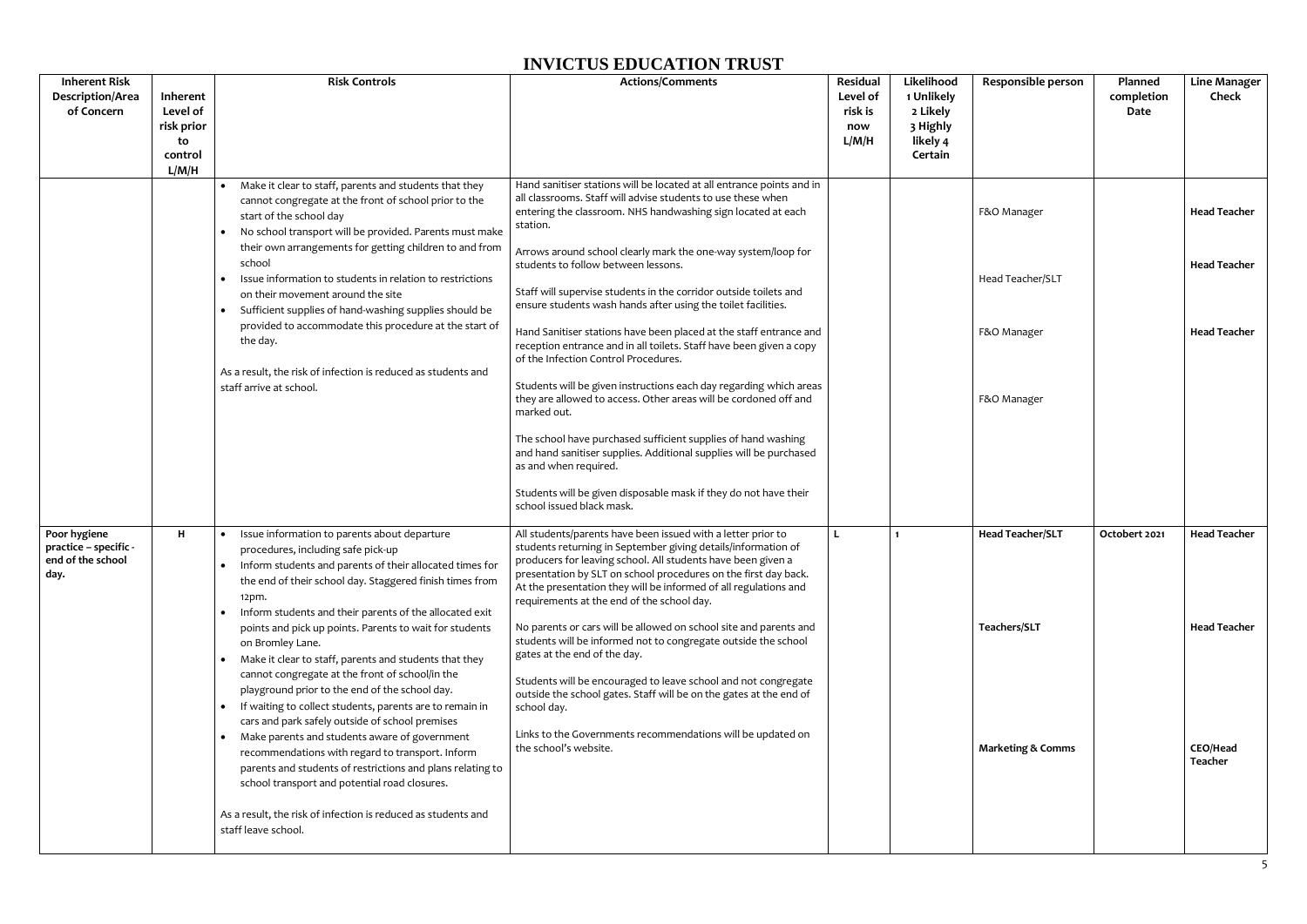| <b>Inherent Risk</b><br>Description/Area<br>of Concern | Inherent<br>Level of<br>risk prior<br>to<br>control<br>L/M/H | <b>Risk Controls</b>                                                                                                                                                                                                                                                                                                                                                                                                                                                                                                                                                                                                                                                                                                                                                                                                                                                                                                                                                                                                                                                                                                                                                                                                                                                                                                                                                                                                                                                                                                                                                                                                                                                                                                                                                                                                                                                                                                                                                                                                                                                               | <b>Actions/Comments</b>                                                                                                                                                                                                                                                                                                                                                                                                                                                                                                                                                                                                                                                                                                                                                                                                                                                                                                                                                                                                                                                                                                                                                                                                                                                                                                                                                                                                                                                                                                                                                                                                                                                                                                                                                                                                                                                                                                                     | Residual<br>Level of<br>risk is<br>now<br>L/M/H | Likelihood<br>1 Unlikely<br>2 Likely<br>3 Highly<br>likely 4<br>Certain | Responsible person                                                                                                                                                                                           | Planned<br>completion<br><b>Date</b> | <b>Line Manager</b><br><b>Check</b>                                                                                                                                                                                        |
|--------------------------------------------------------|--------------------------------------------------------------|------------------------------------------------------------------------------------------------------------------------------------------------------------------------------------------------------------------------------------------------------------------------------------------------------------------------------------------------------------------------------------------------------------------------------------------------------------------------------------------------------------------------------------------------------------------------------------------------------------------------------------------------------------------------------------------------------------------------------------------------------------------------------------------------------------------------------------------------------------------------------------------------------------------------------------------------------------------------------------------------------------------------------------------------------------------------------------------------------------------------------------------------------------------------------------------------------------------------------------------------------------------------------------------------------------------------------------------------------------------------------------------------------------------------------------------------------------------------------------------------------------------------------------------------------------------------------------------------------------------------------------------------------------------------------------------------------------------------------------------------------------------------------------------------------------------------------------------------------------------------------------------------------------------------------------------------------------------------------------------------------------------------------------------------------------------------------------|---------------------------------------------------------------------------------------------------------------------------------------------------------------------------------------------------------------------------------------------------------------------------------------------------------------------------------------------------------------------------------------------------------------------------------------------------------------------------------------------------------------------------------------------------------------------------------------------------------------------------------------------------------------------------------------------------------------------------------------------------------------------------------------------------------------------------------------------------------------------------------------------------------------------------------------------------------------------------------------------------------------------------------------------------------------------------------------------------------------------------------------------------------------------------------------------------------------------------------------------------------------------------------------------------------------------------------------------------------------------------------------------------------------------------------------------------------------------------------------------------------------------------------------------------------------------------------------------------------------------------------------------------------------------------------------------------------------------------------------------------------------------------------------------------------------------------------------------------------------------------------------------------------------------------------------------|-------------------------------------------------|-------------------------------------------------------------------------|--------------------------------------------------------------------------------------------------------------------------------------------------------------------------------------------------------------|--------------------------------------|----------------------------------------------------------------------------------------------------------------------------------------------------------------------------------------------------------------------------|
| Poor hygiene<br>practice in school -<br>general        | H                                                            | Posters are displayed at the entrance to the school,<br>around school and in every classroom reminding staff<br>students, parents and visitors of the hygiene practice<br>required in school (e.g. washing hands before entering<br>and leaving school)<br>• Students to wash their hands with soap before and after<br>break times and lunchtimes for no less than 20 seconds<br>• Teachers to reiterate key messages in class-time (when<br>directed) to students to:<br>Cover coughs and sneezes with a tissue,<br>To throw all tissues in a bin<br>To avoid touching eyes, nose and mouth with<br>unwashed hands.<br>• Additional alcohol-based sanitiser (that contains no less<br>than 60 percent alcohol) and tissues to be provided for<br>the school reception area, dining hall, classrooms and<br>other key locations for staff, students and visitors<br>Infection control procedures are adhered to as far as<br>possible in accordance with the DfE and PHE's guidance<br>Sufficient amounts of soap (or hand sanitiser where<br>$\bullet$<br>applicable), clean water, paper towels and waste disposal<br>bins are supplied in all toilets and kitchen areas<br>Hand washing facilities are supervised by staff when<br>$\bullet$<br>students are washing their hands to avoid overcrowding<br>in hand washing areas<br>• Students will bring in their own refreshments and food,<br>cups etc. No crockery/utensils will be available or shared<br>by students<br>• Staff to bring in their own crockery/utensils, no<br>crockery/utensils will be available or shared by staff<br>• Students/Staff are responsible for thoroughly cleaning<br>their own crockery/utensils<br>• Cleaners are employed by the school to carry out<br>additional cleaning. Door handles, doors and toilets are<br>cleaned during the day <insert frequency=""> and<br/>paper/hand towels are refilled regularly <insert<br>frequency&gt;<br/>As a result, all students and staff are adhering to high<br/>standards of hygiene to minimise risk of transmission.</insert<br></insert> | Government posters will be used for consistency in schools,<br>instructing hand washing for at least 20 seconds. These will be<br>displayed at all entrances, classrooms, toilets and dining hall.<br>Each classroom will have a pump action hand sanitiser and Anti-<br>bacterial surface wet wipes. Student will be advised to use wipes<br>at beginning of each lesson to wipe down their desks.<br>Teachers will remind students about the importance of hand<br>washing/hand sanitisers.<br>Hand Sanitiser stations will also be located at key points around<br>the school building for students, staff and visitors to use.<br>Additional supplies of cleaning products have been purchased by<br>the school.<br>Bagels will be prepared by the Catering staff at the start of the<br>school day, individually wrapped, in the dining hall and taken to<br>each class during tutor time. for students and staff to have free of<br>charge.<br>A selection of hot meals with be provided by the Catering dept.<br>for students and staff. Where possible students will be<br>encourages to eat outdoors or go outdoors as soon as food has<br>been consumed.<br>Staff have been advised in the Infection Control Producers that<br>they are not to share cutlery.<br>The school cleaner has been given additional hours during the<br>school day. He will patrol the school wiping down door handles,<br>banister rails, sinks, toilets etc as pupils and staff move through<br>the building.<br>The site team and cleaner will regularly check during the day and<br>refill when necessary paper towels, toilet rolls. Weekly stock<br>checks will be carried out to ensure sufficient stocks are<br>maintained.<br>Windows and doors will be opened at start of each day by the Site<br>Team to aid ventilation around the school. Co2 monitors provided<br>by the Government have been installed in less ventilated<br>classrooms. | L                                               |                                                                         | SLT/F&O Manager<br>F&O Manager<br><b>Teaching staff</b><br>F&O Manager<br>F&O Manager<br><b>SLT</b><br><b>Head Teacher/SLT</b><br><b>Head Teacher</b><br>F&O Manager<br><b>Site Team</b><br><b>Site Team</b> | October 2021                         | <b>Head Teacher</b><br><b>Head Teacher</b><br><b>Head Teacher</b><br><b>Head Teacher</b><br>Head<br>Teacher/COO<br><b>Head Teacher</b><br><b>Head Teacher</b><br><b>Head Teacher</b><br><b>Head Teacher</b><br>F&O Manager |
|                                                        |                                                              |                                                                                                                                                                                                                                                                                                                                                                                                                                                                                                                                                                                                                                                                                                                                                                                                                                                                                                                                                                                                                                                                                                                                                                                                                                                                                                                                                                                                                                                                                                                                                                                                                                                                                                                                                                                                                                                                                                                                                                                                                                                                                    |                                                                                                                                                                                                                                                                                                                                                                                                                                                                                                                                                                                                                                                                                                                                                                                                                                                                                                                                                                                                                                                                                                                                                                                                                                                                                                                                                                                                                                                                                                                                                                                                                                                                                                                                                                                                                                                                                                                                             |                                                 |                                                                         |                                                                                                                                                                                                              |                                      |                                                                                                                                                                                                                            |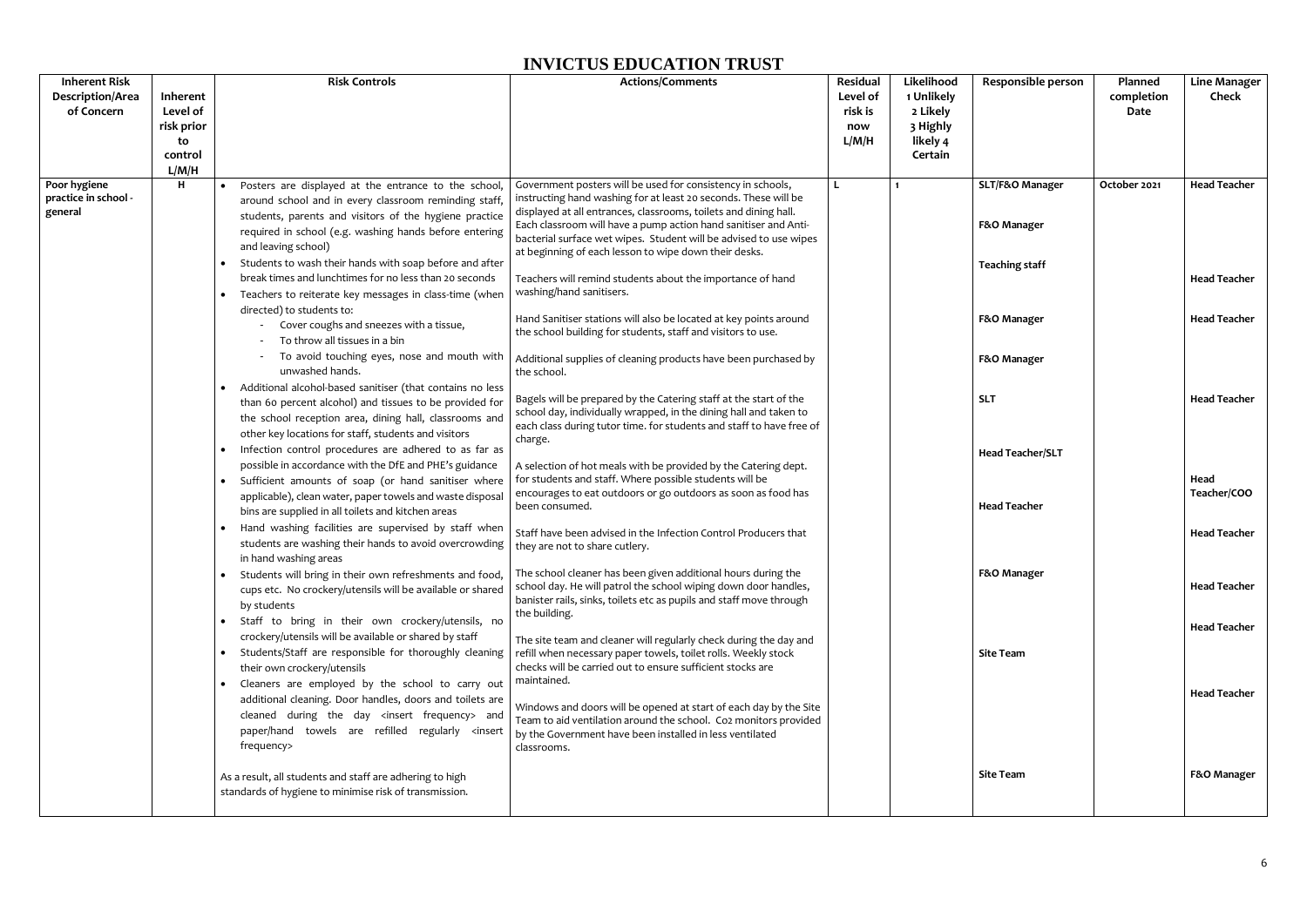| <b>Inherent Risk</b><br><b>Description/Area</b><br>of Concern           | Inherent<br>Level of<br>risk prior<br>to<br>control<br>L/M/H | <b>Risk Controls</b>                                                                                                                                                                                                                                                                                                                                                                                                                                                                                                                                                                                                     | <b>Actions/Comments</b>                                                                                                                                                                                                                                                                                                                                                                                                                                                       | Residual<br>Level of<br>risk is<br>now<br>L/M/H | Likelihood<br>1 Unlikely<br>2 Likely<br>3 Highly<br>likely 4<br>Certain | Responsible person                                                                       | Planned<br>completion<br>Date | <b>Line Manager</b><br><b>Check</b>                                                                     |
|-------------------------------------------------------------------------|--------------------------------------------------------------|--------------------------------------------------------------------------------------------------------------------------------------------------------------------------------------------------------------------------------------------------------------------------------------------------------------------------------------------------------------------------------------------------------------------------------------------------------------------------------------------------------------------------------------------------------------------------------------------------------------------------|-------------------------------------------------------------------------------------------------------------------------------------------------------------------------------------------------------------------------------------------------------------------------------------------------------------------------------------------------------------------------------------------------------------------------------------------------------------------------------|-------------------------------------------------|-------------------------------------------------------------------------|------------------------------------------------------------------------------------------|-------------------------------|---------------------------------------------------------------------------------------------------------|
| Poor hygiene<br>practice - specific -<br>school entrance                | H                                                            | Clear signage in place regarding social distancing<br>$\bullet$<br>Barriers/screens to be used by reception staff when<br>$\bullet$<br>dealing with parents/visitors/contractors<br>Areas touched to be wiped down<br>$\bullet$<br>Discourage parents from entering the school building<br>$\bullet$<br>Rearrange furniture in reception area to facilitate social<br>$\bullet$<br>distancing.<br>If possible, arrange for a separate staff entrance to the<br>workplace - stagger start times for staff where possible.                                                                                                 | Social Distancing signage will be used at all entrances.<br>Hand sanitiser stations installed at Reception and staff entrance.<br>Staff will be supplied with Anti-bacterial surface wet wipes to<br>wipes down all surfaces where necessary.<br>Parents have been informed that they are only allowed in school<br>by prior appointment with a member of staff.<br>Perspex Screen has been installed in the Student Support Hatch<br>and reception hatch.                    |                                                 |                                                                         | SLT/F&O Manager<br>F&O Manager<br>F&O Manager<br><b>Head Teacher</b><br><b>Site Team</b> | October 2021                  | <b>Head Teacher</b><br><b>Head Teacher</b><br><b>Head Teacher</b><br><b>Head Teacher</b><br>F&O Manager |
| Poor hygiene<br>practice - specific -<br>office spaces.                 | H                                                            | As a result, reception staff are protected.<br>Start and end times for administrative staff are staggered<br>to support social distancing<br>Tissues/hand sanitiser to be available in office locations<br>$\bullet$<br>Staff to wash hands on arrival at school<br>Each individual is responsible for wiping down their own<br>work area before and after use.<br>As a result, office practice in office spaces limits the risk of the<br>spread of any infection.                                                                                                                                                      | Admin staff time to be reviewed and will be staggered if found<br>necessary to do so.<br>All staff have been given personal bottle of hand sanitiser.<br>All Offices and Teachers work stations have been supplied with<br>Anti-bacterial surface wipes.<br>Staff have been advised to keep doors and windows open to aid<br>ventilation.<br>When staff are dealing with exam papers gloves are worn at all<br>times when handling, giving out and collecting in exam papers. |                                                 | $\mathbf{1}$                                                            | <b>Admin Staff</b><br><b>All Staff</b><br>All staff                                      | October 2021                  | F&O Manager<br>F&O Manager<br>Head<br>Teacher/F&O<br>Manager<br>Head<br>Teacher/F&O<br>Manager          |
| Poor hygiene<br>practice - specific -<br>toilet/changing<br>facilities. | H                                                            | Staff to wear additional PPE when supporting students<br>$\bullet$<br>with toileting routines - mask, gloves, apron<br>All changing surfaces to be cleaned before and after<br>each use<br>Nappies/soiled items to be disposed of in yellow bags<br>$\bullet$<br>Staff to follow specific intimate care procedures <insert<br><math>\bullet</math><br/>here&gt;<br/>Any soiled clothes are put into a plastic bag (double<br/><math display="inline">\bullet</math><br/>bagged) and sent home.<br/>As a result, safe practices are followed and the risk of<br/>infection is reduced for staff and students.</insert<br> | Students who require this level of personal care will not be able to $\ $ L<br>attend school due to the high risk of transmission of coronavirus<br>infection to staff.<br>School has added additional Nappy/Soiled bin to PHS contract for<br>sports hall disabled toilet for a specific student to use.<br>1st Aid boxes with necessary PPE equipment has been located in<br>the first aid office.                                                                          |                                                 |                                                                         | <b>Head Teacher/SLT</b><br>1 <sup>st</sup> Aiders.                                       | October 2021                  | <b>Head Teacher</b><br>F&O Manager                                                                      |
| <b>Cleaning is not</b><br>sufficiently<br>comprehensive.                | H                                                            | • Ensure that all cleaning and associated health and safety<br>compliance checks have been undertaken prior to<br>opening<br>A nominated member of staff monitors the standards of<br>$\bullet$<br>cleaning in school and identifies any additional cleaning<br>measures                                                                                                                                                                                                                                                                                                                                                 | A thorough clean of the school will be carried out during every<br>school holiday. F&O Manager and Site Manager will carry out<br>regular H&S inspections and monitor standards of cleaning.<br>School has purchased 20 disinfectant fogger canisters should a<br>classroom or area require urgent deep cleaning.<br>School will be cleaned at the end of each day by the cleaning<br>team. Cleaner has been given extra hours during the school day to                       |                                                 | $\mathbf{1}$                                                            | F&O Manager and Site<br>Manager<br><b>Site Manager</b>                                   | October 2021                  | <b>Head Teacher</b><br>F&O Manager                                                                      |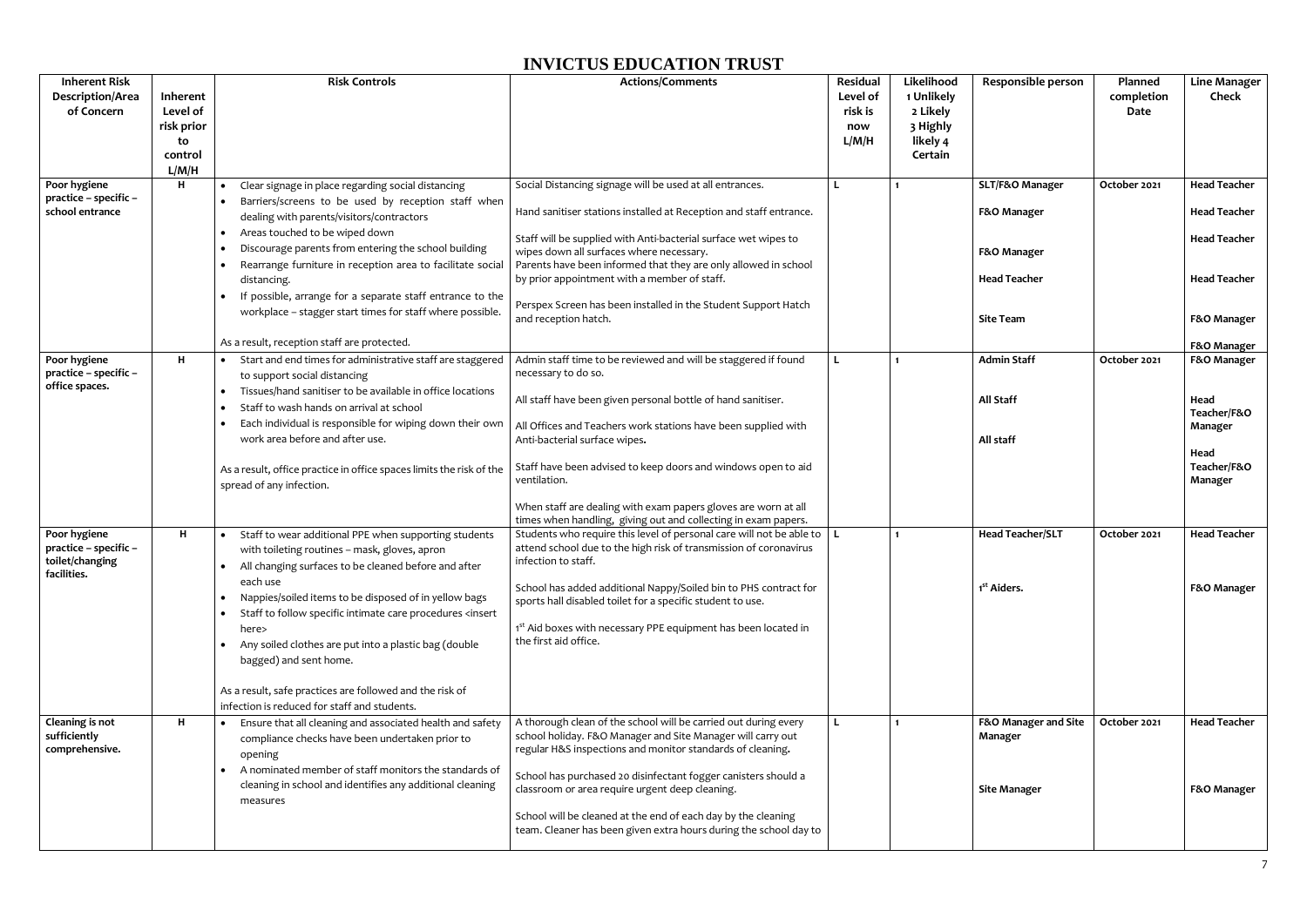| <b>Inherent Risk</b><br>Description/Area<br>of Concern | Inherent<br>Level of<br>risk prior<br>to<br>control<br>L/M/H | <b>Risk Controls</b>                                                                                                                                                                                                                                                                                                                                            | <b>Actions/Comments</b>                                                                                                                                                                                                                                                                                                                                                                                                                                                                                                                                  | Residual<br>Level of<br>risk is<br>now<br>L/M/H | Likelihood<br>1 Unlikely<br>2 Likely<br>3 Highly<br>likely 4<br>Certain | <b>Responsible person</b>                            | Planned<br>completion<br>Date | <b>Line Manager</b><br><b>Check</b>           |
|--------------------------------------------------------|--------------------------------------------------------------|-----------------------------------------------------------------------------------------------------------------------------------------------------------------------------------------------------------------------------------------------------------------------------------------------------------------------------------------------------------------|----------------------------------------------------------------------------------------------------------------------------------------------------------------------------------------------------------------------------------------------------------------------------------------------------------------------------------------------------------------------------------------------------------------------------------------------------------------------------------------------------------------------------------------------------------|-------------------------------------------------|-------------------------------------------------------------------------|------------------------------------------------------|-------------------------------|-----------------------------------------------|
|                                                        |                                                              | Where possible, additional cleaning staff employed (or<br>given additional hours) to increase the regularity of<br>cleaning<br>• Whilst students are at breaktime/lunchtime, <identified<br>member of staff&gt; to clean tables/door handles with a<br/>disinfectant spray. Gloves to be worn during this and<br/>hands washed afterwards</identified<br>       | clean and continually wipe down door handles, banister rails,<br>clean sinks and toilets after use.<br>Additional PPE and wipes/sprays have been provided in arears<br>used by more than one person, however this has been advised<br>against where possible.<br>Staff will be allowed to share printers and photocopiers. Where                                                                                                                                                                                                                         |                                                 |                                                                         | <b>Site Manager</b><br>Head<br>Teacher/Reprographics |                               | F&O Manager<br>Head<br>Teacher/F&O<br>Manager |
|                                                        |                                                              | Disposable gloves/wipes/sprays are next to<br>$\bullet$<br>photocopiers/printers etc<br>• Cleaners to act upon guidance normally linked to 'deep<br>cleans' as part of their daily procedures (i.e. a focus on<br>door handles, toilets, changing room, toys in the Early<br>Years).<br>As a result, high standards of cleanliness are maintained in<br>school. | possible resources to be emailed to the reprographics officer who<br>will print the required information. When printing is completed<br>officer will email teacher who will collected printing from<br>Reprographics office. Staff are allowed to use 1 of the Copiers in<br>the Reprographic office, when staff are not available but must<br>ensure that the machine is wiped down before and after use with<br>the Anti-bacterial wipes provided on the machine. Staff must not<br>cross into the marked area when any staff are at the work station. |                                                 |                                                                         | officer                                              |                               |                                               |
| Ill health in school                                   | H                                                            | • Staff are informed of the symptoms of possible<br>coronavirus infection, e.g. a cough, difficulty in breathing<br>and high temperature, and are kept up-to-date with                                                                                                                                                                                          | All staff have been made aware of the symptoms of coronavirus<br>and the Governments Covid-19 guidance to Safe Working<br>Procedures for dealing with ill health in School.                                                                                                                                                                                                                                                                                                                                                                              |                                                 |                                                                         | <b>Head Teacher</b>                                  | 5 <sup>th</sup> March 2021    | <b>Head Teacher</b>                           |
|                                                        |                                                              | national guidance about the signs, symptoms and<br>transmission of coronavirus<br>Appropriate PPE is sourced and guidance on its location,<br>use and disposal issued to staff in line with government                                                                                                                                                          | 1st Aid staff dealing with a suspected Coronavirus person must<br>wear appropriate PPE. As specified by Government Guidance.<br>Form to be produced by HQ for those with Coronavirus symptoms<br>to ensure appropriate guidance is provided, testing carried out                                                                                                                                                                                                                                                                                         |                                                 |                                                                         | 1 <sup>st</sup> Aiders                               |                               | F&O Officer                                   |
|                                                        |                                                              | guidance on what to do if a pupil or staff member<br>becomes unwell<br>• All staff are informed of the procedure in school relating<br>a pupil becoming unwell in school                                                                                                                                                                                        | results communicated to the school and trust.<br>School has a stock of PPE equipment, Gloves, facemasks and                                                                                                                                                                                                                                                                                                                                                                                                                                              |                                                 |                                                                         | COO/HR                                               |                               | <b>CEO</b>                                    |
|                                                        |                                                              | • All staff advised of the procedure in school if a member<br>of staff becomes unwell.<br>• Ensure all staff absences are appropriately recorded.                                                                                                                                                                                                               | aprons. 1 <sup>st</sup> Aid PPE grad boxes with necessary PPE equipment has<br>been located around school should a student be sick or soil<br>themselves.                                                                                                                                                                                                                                                                                                                                                                                                |                                                 |                                                                         | F&O Manager                                          |                               | <b>Head Teacher</b>                           |
|                                                        |                                                              | . Any pupil who displays signs of being unwell is<br>immediately referred to the school first aider and<br>arrangements made to be sent home                                                                                                                                                                                                                    | All staff are aware that they must contact the absence line and<br>speak to Zoe Trevis Head's PA if they are going to absent.<br>Any student feeling unwell will be seen by a 1 <sup>st</sup> Aider and sent to                                                                                                                                                                                                                                                                                                                                          |                                                 |                                                                         | <b>Head Teacher/Heads</b><br><b>PA</b>               |                               | <b>Head Teacher</b>                           |
|                                                        |                                                              | • Any staff member who displays signs of being unwell<br>immediately refers themselves to school first aider and is<br>sent home<br>• Where the named person is unavailable, staff ensure that<br>any unwell students are moved to an empty room whilst                                                                                                         | the Isolation room (1st Aid Room & Meeting Room) to await<br>collection by parent/career. 1 <sup>st</sup> Aider will contact parent/career via<br>telephone. They will be advised that a test must be taken as a<br>matter of urgency and isolate for 14 days if tested positive and<br>ensure contact the NHS Test and Trace Dept.                                                                                                                                                                                                                      |                                                 |                                                                         | 1 <sup>st</sup> Aiders                               |                               | F&O Manager                                   |
|                                                        |                                                              | they wait for their parent to collect them. School admin<br>team to contact parents. Parents advised to follow the<br>COVID-19: Guidance for households, including accessing<br>testing                                                                                                                                                                         | A "no entry" sign will be put on the door whilst child is waiting for<br>parent. The room will be cleaned as soon as child has been<br>collected.                                                                                                                                                                                                                                                                                                                                                                                                        |                                                 |                                                                         | 1 <sup>st</sup> Aider                                |                               | F&O Manager                                   |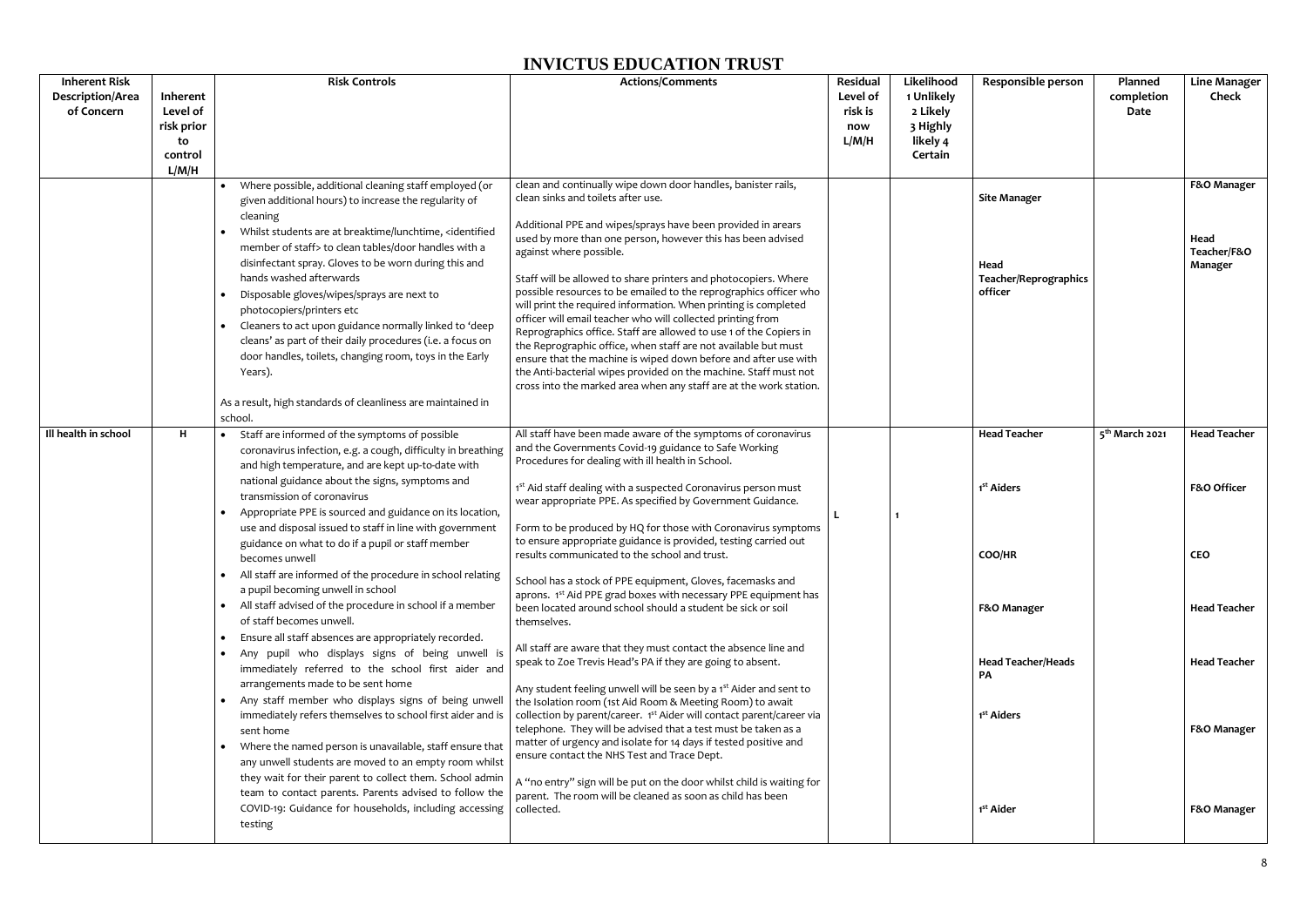| <b>Inherent Risk</b><br><b>Description/Area</b><br>of Concern                 | Inherent<br>Level of<br>risk prior<br>to<br>control<br>L/M/H | <b>Risk Controls</b>                                                                                                                                                                                                                                                                                                                                                                                                                                                                                                                                                                                                                                                                                                                                                                                                                                                                                                                                                                                                                                                                                                                                                                                                | <b>Actions/Comments</b>                                                                                                                                                                                                                                                                                                          | Residual<br>Level of<br>risk is<br>now<br>L/M/H | Likelihood<br>1 Unlikely<br>2 Likely<br>3 Highly<br>likely 4<br>Certain | Responsible person                                                | Planned<br>completion<br>Date | <b>Line Manager</b><br><b>Check</b>    |
|-------------------------------------------------------------------------------|--------------------------------------------------------------|---------------------------------------------------------------------------------------------------------------------------------------------------------------------------------------------------------------------------------------------------------------------------------------------------------------------------------------------------------------------------------------------------------------------------------------------------------------------------------------------------------------------------------------------------------------------------------------------------------------------------------------------------------------------------------------------------------------------------------------------------------------------------------------------------------------------------------------------------------------------------------------------------------------------------------------------------------------------------------------------------------------------------------------------------------------------------------------------------------------------------------------------------------------------------------------------------------------------|----------------------------------------------------------------------------------------------------------------------------------------------------------------------------------------------------------------------------------------------------------------------------------------------------------------------------------|-------------------------------------------------|-------------------------------------------------------------------------|-------------------------------------------------------------------|-------------------------------|----------------------------------------|
|                                                                               |                                                              | If a staff/pupil needs to use the bathroom, they should<br>$\bullet$<br>use a separate bathroom - which will be cleaned after use.<br>Students/staff displaying symptoms of coronavirus do<br>$\bullet$<br>not come in to contact with other staff/students A<br>facemask should be worn by the supervising adult if a<br>distance of 2 metres cannot be maintained<br>• If contact with a staff member or child is necessary, then<br>gloves, an apron and a face mask should be work by the<br>supervising adult. If there is a risk of splashing, eye<br>protection should also be worn<br>The relevant member of staff calls for emergency<br>assistance immediately if the staff/student's symptoms<br>worsen<br>Unwell students who are waiting to go home are<br>$\bullet$<br>supervised in 1 <sup>st</sup> Aid room/meeting Room where they can<br>be at least two metres away from others<br>Areas used by unwell students who need to go home are<br>identified as out of bounds, thoroughly cleaned and<br>disinfected once vacated.<br>As a result, any member of the school community who<br>becomes unwell, is isolated quickly and appropriate action is<br>taken to minimise the risk of infection. | Disabled toilet, in school dining hall, has been identified as the<br>separate toilet for any unwell student to use while waiting to be<br>collected. 1st aider to inform cleaners or site staff that toilet has<br>been used so it can be cleaned straight after use.                                                           |                                                 |                                                                         | 1 <sup>st</sup> Aider/Site Team                                   |                               | F&O Manager                            |
| A student is tested<br>and has a confirmed<br>case of coronavirus.            | H                                                            | In line with government advice:<br>• The rest of the class/group should be advised to self-<br>isolate for 14 days<br>The Headteacher will contact PHE. Then PHE's local<br>$\bullet$<br>protection teams to conduct a rapid investigation and<br>will advise school on appropriate action.<br>• NHS Test & Trace will contact Parents to enable<br>identification of people whom the student may have<br>been in contact with.<br>As a result, school leaders taken appropriate action in the                                                                                                                                                                                                                                                                                                                                                                                                                                                                                                                                                                                                                                                                                                                      | The Head Teacher will be responsible for contacting Public Health $\  L$<br>to inform them of any positive cases in school.<br>Head Teacher will provide necessary information to Test and<br>Trace team if contacted.                                                                                                           |                                                 | $\mathbf{1}$                                                            | <b>Head Teacher</b><br><b>Head Teacher</b>                        | 5 <sup>th</sup> March 2021    | <b>CEO</b><br><b>CEO</b>               |
| A member of Staff is<br>tested and has a<br>confirmed case of<br>coronavirus. | H                                                            | event of a confirmed case of coronavirus.<br>In line with government advice:<br>Staff are required to undertaken a Coronavirus test.<br>$\bullet$<br>Results of the Test must be shared with the school<br>immediately upon receipt.<br>If member of staff is tested positive to Coronavirus then<br>$\bullet$<br>school will report to PHE. Then PHE's local protection<br>teams will conduct a rapid investigation and will advise<br>school on appropriate action.                                                                                                                                                                                                                                                                                                                                                                                                                                                                                                                                                                                                                                                                                                                                               | All staff have been made aware that should they test positive for<br>Coronavirus they must inform the Head Teacher immediately and<br>self-isolate for 10 days.<br>The Head Teacher will be responsible for contacting Public Health.<br>Head Teacher will provide necessary information to Test and<br>Trace team if contacted. |                                                 | 1                                                                       | <b>Head Teacher</b><br><b>Head Teacher</b><br><b>Head Teacher</b> | 5 <sup>th</sup> March 2021    | <b>CEO</b><br><b>CEO</b><br><b>CEO</b> |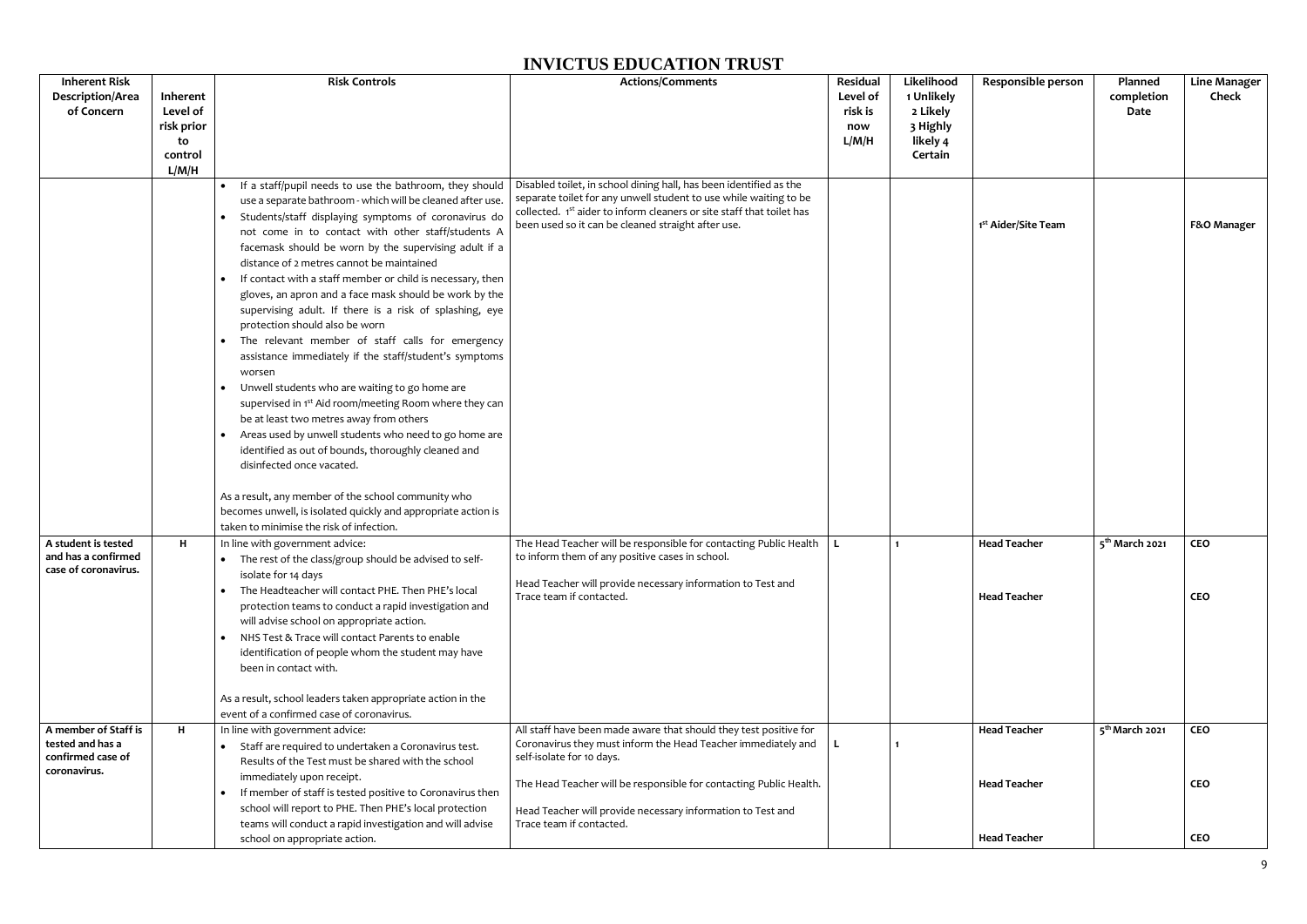| <b>Inherent Risk</b><br><b>Description/Area</b><br>of Concern                                      | Inherent<br>Level of<br>risk prior<br>to<br>control<br>L/M/H | <b>Risk Controls</b>                                                                                                                                                                                                                                                                                     | <b>Actions/Comments</b>                                                                                                                                                                                                                                                                     | Residual<br>Level of<br>risk is<br>now<br>L/M/H | Likelihood<br>1 Unlikely<br>2 Likely<br>3 Highly<br>likely 4<br>Certain | Responsible person      | Planned<br>completion<br>Date | <b>Line Manager</b><br><b>Check</b> |
|----------------------------------------------------------------------------------------------------|--------------------------------------------------------------|----------------------------------------------------------------------------------------------------------------------------------------------------------------------------------------------------------------------------------------------------------------------------------------------------------|---------------------------------------------------------------------------------------------------------------------------------------------------------------------------------------------------------------------------------------------------------------------------------------------|-------------------------------------------------|-------------------------------------------------------------------------|-------------------------|-------------------------------|-------------------------------------|
| Poor management of                                                                                 | H                                                            | • NHS Test & Trace will contact Parents to enable<br>identification of people whom the student may have<br>been in contact with.<br>As a result, school leaders taken appropriate action in the<br>event of a confirmed case of coronavirus.<br>• Leaders to identify and communicate clearly to parents | Letters have been issued and all students will be given a                                                                                                                                                                                                                                   |                                                 |                                                                         | <b>Head Teacher/SLT</b> | 5 <sup>th</sup> March 2021    | <b>Head Teacher</b>                 |
| pupil numbers<br>reduces the ability of<br>students and staff to<br>practice social<br>distancing. |                                                              | and students who is to attend and the times they are to<br>attend<br>Leaders to calculate capacities of classrooms.<br>$\bullet$<br>Classrooms allocated for provision and arranged so that<br>students can remain 1 meters apart where practicable                                                      | presentation on 1 <sup>st</sup> day of school informing them of start and<br>finish times. They will also be informed of the schools' procedures<br>for social distancing and wearing of face masks in communal<br>areas.<br>Each teaching group will be limited to a maximum of 30 pupils. |                                                 |                                                                         | <b>Teaching Staff</b>   |                               | <b>SLT</b>                          |
|                                                                                                    |                                                              | Timetable reviewed and refreshed and programme<br>communicated to teachers and staff<br>Where possible, pupil movement to be limited to make<br>$\bullet$<br>social distancing easier and specialist teachers to move                                                                                    | All student tables will be in rows 1 meter apart and face forward<br>where practically possible. Teachers to ensure social distancing is<br>followed at all times and face masks are worn                                                                                                   |                                                 |                                                                         | <b>SLT/Site Team</b>    |                               | <b>Head Teacher</b>                 |
|                                                                                                    |                                                              | between allocated classrooms<br>Leaders to consider how best to supplement remote<br>$\bullet$<br>education with face-to-face support for students.                                                                                                                                                      | One-way system, loop, will be clearly marked out which pupils will<br>be required to follow at all times while moving around school.<br>This will be supervised by staff.                                                                                                                   |                                                 |                                                                         | <b>SLT</b>              |                               | <b>SLT</b><br>SLT/Head              |
|                                                                                                    |                                                              | As a result, staff and students are clear about where they<br>should be, the times that they should be there and what they<br>are delivering.                                                                                                                                                            | Desks will be set up in classrooms to ensure they are all facing<br>forward with a 1-meter distance between each row, where<br>possible.                                                                                                                                                    |                                                 |                                                                         | <b>SLT/Teachers</b>     |                               | Teacher<br><b>SLT</b>               |
|                                                                                                    |                                                              |                                                                                                                                                                                                                                                                                                          | Students will be supervised at all times as they moved around<br>school between classrooms to ensure social distancing is adhered<br>to. Areas of the school will be cordoned off to prevent students<br>mixing with other students.                                                        |                                                 |                                                                         | <b>Teaching Staff</b>   |                               |                                     |
| Insufficient staff to<br>run face-to-sessions<br>for students.                                     | Н                                                            | • Leaders to ensure that they have a complete list of<br>shielded (clinically extremely vulnerable) and clinically<br>vulnerable adults for their school                                                                                                                                                 | Heads PA has an up to date list of all staff classed as clinically<br>extremely vulnerable and clinically vulnerable. All staff in this<br>category have had a risk assessment completed.                                                                                                   |                                                 | $\mathbf{1}$                                                            | <b>Heads PA</b>         | 5 <sup>th</sup> March 2021    | <b>Head Teacher</b>                 |
|                                                                                                    |                                                              | • Leaders to ensure that the clinically extremely<br>vulnerable are not in attendance at school<br>• Leaders to ensure that the clinically vulnerable are                                                                                                                                                | Risk assessment to be carried out on Clinically extremely<br>Vulnerable, if procedures cannot be put in place to ensure their<br>safe working, they will be advised to work from home.                                                                                                      |                                                 |                                                                         | Heads PA/F&O<br>Manager |                               | <b>Head Teacher</b>                 |
|                                                                                                    |                                                              | working from home or offered the safest available on-<br>site roles where possible<br>Protocols for staff to inform leaders if they need to self-<br>$\bullet$                                                                                                                                           | If staff need to self-isolate they are required to follow the normal<br>absence procedures.                                                                                                                                                                                                 |                                                 |                                                                         | <b>All Staff</b>        |                               | <b>Heads PA</b>                     |
|                                                                                                    |                                                              | isolate are clearly in place<br>Leaders ensure there is a rota in place for cover in the<br>$\bullet$<br>instance that staff have to self-isolate.                                                                                                                                                       | Head Teacher and SLT will ensure there is provision in place for<br>any staff that have to self-isolate.                                                                                                                                                                                    |                                                 |                                                                         | <b>SLT/Head Teacher</b> |                               | <b>Head Teacher</b>                 |
|                                                                                                    |                                                              | As a result, sufficient staff cover in place to provide the face-<br>to-face support sessions for students.                                                                                                                                                                                              | Teachers will provide virtual lessons for students that are<br>isolating.                                                                                                                                                                                                                   |                                                 |                                                                         |                         |                               |                                     |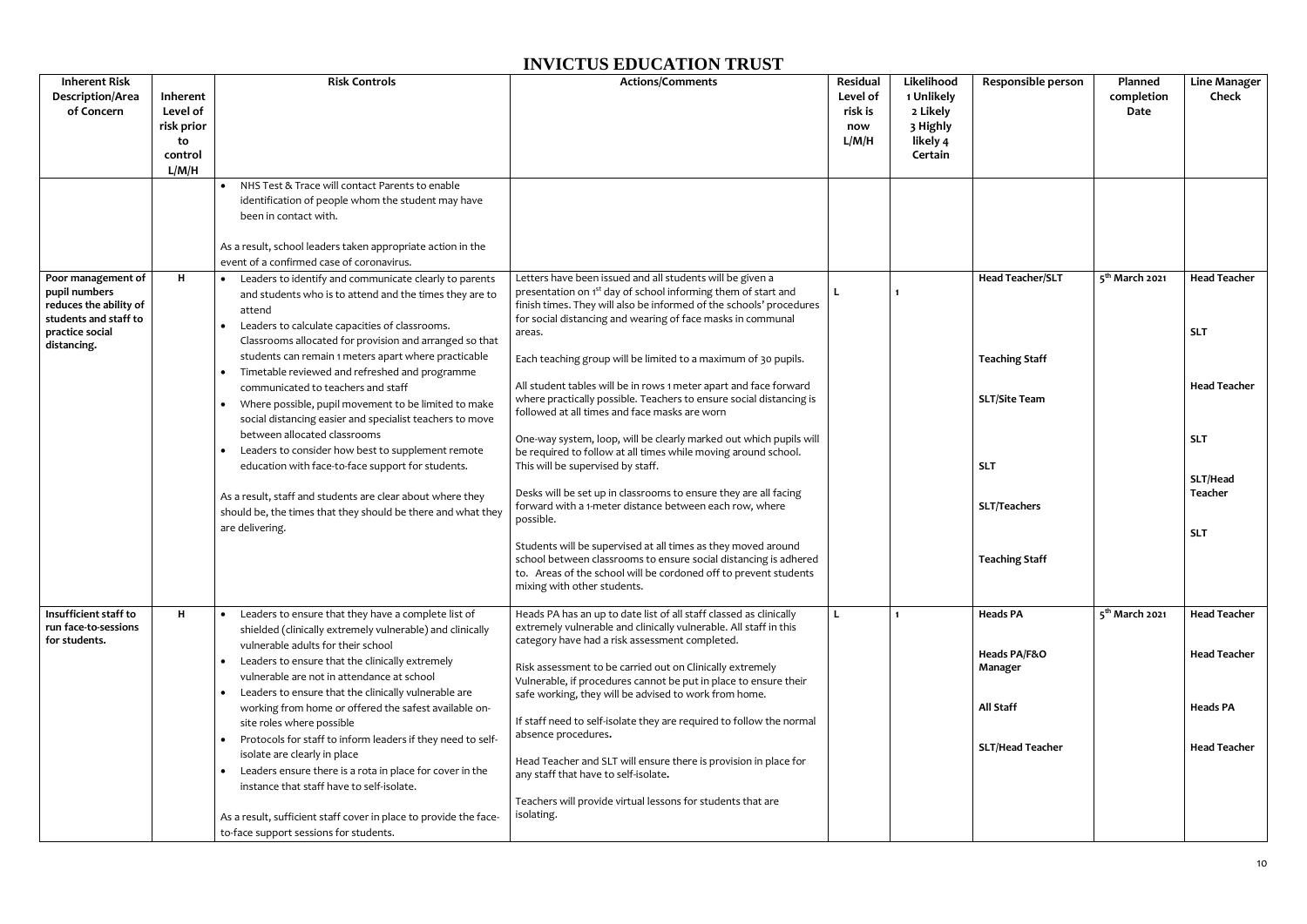| <b>Inherent Risk</b><br><b>Description/Area</b><br>of Concern                                                   | Inherent<br>Level of<br>risk prior<br>to<br>control<br>L/M/H | <b>Risk Controls</b>                                                                                                                                                                                                                                                                                                                                                                                                                                                                                                                                                                                                                                                                                                                                                                                                                                                                                                                                                                                                                                                                                                                                                                                                                                                                      | <b>Actions/Comments</b>                                                                                                                                                                                                                                                                                                                                                                                                                                                                                                                                                                                                                                                                                           | Residual<br>Level of<br>risk is<br>now<br>L/M/H | Likelihood<br>1 Unlikely<br>2 Likely<br>3 Highly<br>likely 4<br>Certain | Responsible person                                                                     | Planned<br>completion<br>Date | <b>Line Manager</b><br><b>Check</b>                                                      |
|-----------------------------------------------------------------------------------------------------------------|--------------------------------------------------------------|-------------------------------------------------------------------------------------------------------------------------------------------------------------------------------------------------------------------------------------------------------------------------------------------------------------------------------------------------------------------------------------------------------------------------------------------------------------------------------------------------------------------------------------------------------------------------------------------------------------------------------------------------------------------------------------------------------------------------------------------------------------------------------------------------------------------------------------------------------------------------------------------------------------------------------------------------------------------------------------------------------------------------------------------------------------------------------------------------------------------------------------------------------------------------------------------------------------------------------------------------------------------------------------------|-------------------------------------------------------------------------------------------------------------------------------------------------------------------------------------------------------------------------------------------------------------------------------------------------------------------------------------------------------------------------------------------------------------------------------------------------------------------------------------------------------------------------------------------------------------------------------------------------------------------------------------------------------------------------------------------------------------------|-------------------------------------------------|-------------------------------------------------------------------------|----------------------------------------------------------------------------------------|-------------------------------|------------------------------------------------------------------------------------------|
| <b>Student movement</b><br>between lesson, at<br>breaktime and<br>lunchtime increases<br>the risk of infection. | н                                                            | • Staggered starts to be put in place for breaktime and<br>lunchtime<br><one-way circulation=""> where possible to be put in place<br/>for students arriving and leaving shared lunch<br/>space/lessons.<br/>• Allocated outdoor areas for each year group to be<br/>identified for breaktime and lunchtime.<br/>• Lunchtime to be staggered for different groups <insert<br>details&gt;<br/>Students advised not to play contact games at<br/>breaktime or lunchtime. Ball games and shared outdoor<br/>equipment to be prohibited<br/>Students to be supervised in washing hands before and<br/><math>\bullet</math><br/>after lunch<br/>In canteen/eating spaces, consideration given to<br/><math>\bullet</math><br/>marking seats that can be used and removing other<br/>seating. Bench style seating clearly marked. .<br/>No food will be available for purchasing. All staff and<br/><math display="inline">\bullet</math><br/>students will be required to bring in their own<br/>refreshments and lunch.<br/>Tables to be cleaned between year groups using<br/><math display="inline">\bullet</math><br/>lunchtime facilities<br/>• Students who bring a packed lunch, may eat in<br/>classrooms to reduce movement and maintain social<br/>distancing.</insert<br></one-way> | Break and lunch times will be staggered.<br>Each group will be allocated an outside space for break and lunch<br>so they will not come into contact with other groups.<br>While outdoors student will be supervised by Member of staff to<br>ensure social distancing is adhered to.<br>Students will be required to use hand sanitiser when leaving and<br>entering the classroom after lunch and break time.<br>Following advice from public Health Students and Staff will be<br>required to wear face coverings in all areas of the school, face<br>masks will be provided if they do not have one.<br>Staff will be required to wear visors while teaching. Face Masks<br>would not be suitable for teacher. |                                                 | $\mathbf 1$                                                             | <b>SLT</b><br><b>Class Teacher</b><br><b>Class Teacher</b><br><b>SLT</b><br><b>SLT</b> | October 2021                  | <b>Head Teacher</b><br><b>Head Teacher</b><br><b>Head Teacher</b><br><b>Head Teacher</b> |
|                                                                                                                 |                                                              | As a result, the risk of infection during unstructured time is<br>reduced.                                                                                                                                                                                                                                                                                                                                                                                                                                                                                                                                                                                                                                                                                                                                                                                                                                                                                                                                                                                                                                                                                                                                                                                                                |                                                                                                                                                                                                                                                                                                                                                                                                                                                                                                                                                                                                                                                                                                                   |                                                 |                                                                         |                                                                                        |                               |                                                                                          |
| Spread of infection<br>in classrooms/shared<br>areas.                                                           | н                                                            | • All unnecessary items to be removed from classrooms<br>and learning environments and stored elsewhere<br>All soft furnishings and items that are hard to clean to be<br>$\bullet$<br>removed<br>• Class sizes reduced to ensure social distancing can be<br>adhered to, with all desks 2m apart and group sizes not                                                                                                                                                                                                                                                                                                                                                                                                                                                                                                                                                                                                                                                                                                                                                                                                                                                                                                                                                                     | Students will be supervised by a member of staff as they enter the $ L $<br>classroom, one at a time, Social Distancing where possible.<br>A decision was made by the Head Teacher and F&O officer to<br>remove soft furnishing (classroom chairs) and replace with plastic<br>exam chairs but this was over ruled by CEO. Will be reviewed at a<br>later date.                                                                                                                                                                                                                                                                                                                                                   |                                                 | $\mathbf{1}$                                                            | <b>Teaching Staff</b><br><b>CEO</b>                                                    | Oct 21                        | <b>SLT</b><br><b>CEO</b>                                                                 |
|                                                                                                                 |                                                              | exceeding 15<br>Students to be directed to specific seats in classrooms<br>$\bullet$<br>and to maintain seats during the day as far as possible<br>Tissues and hand sanitiser to be located in each<br>$\bullet$<br>classroom/learning space<br>Bins to be emptied at least twice daily in classrooms.<br>$\bullet$                                                                                                                                                                                                                                                                                                                                                                                                                                                                                                                                                                                                                                                                                                                                                                                                                                                                                                                                                                       | Students will be required to bring in their own equipment from<br>home each day, Pens, pencils etc. and take them home at the end<br>of each day.<br>The Cleaner will be in school during the day wiping down<br>communal areas.                                                                                                                                                                                                                                                                                                                                                                                                                                                                                  |                                                 |                                                                         | <b>Teaching Staff</b><br><b>Teaching Staff</b>                                         |                               | <b>SLT</b>                                                                               |
|                                                                                                                 |                                                              | Contact with communal surfaces, such as door handles<br>$\bullet$<br>etc to be minimised. Doors to be kept open                                                                                                                                                                                                                                                                                                                                                                                                                                                                                                                                                                                                                                                                                                                                                                                                                                                                                                                                                                                                                                                                                                                                                                           | All staff have been informed to wipe down their work areas<br>regularly and not to share equipment such as telephones as per                                                                                                                                                                                                                                                                                                                                                                                                                                                                                                                                                                                      |                                                 |                                                                         | <b>Site Manager</b>                                                                    |                               | F&O Manager                                                                              |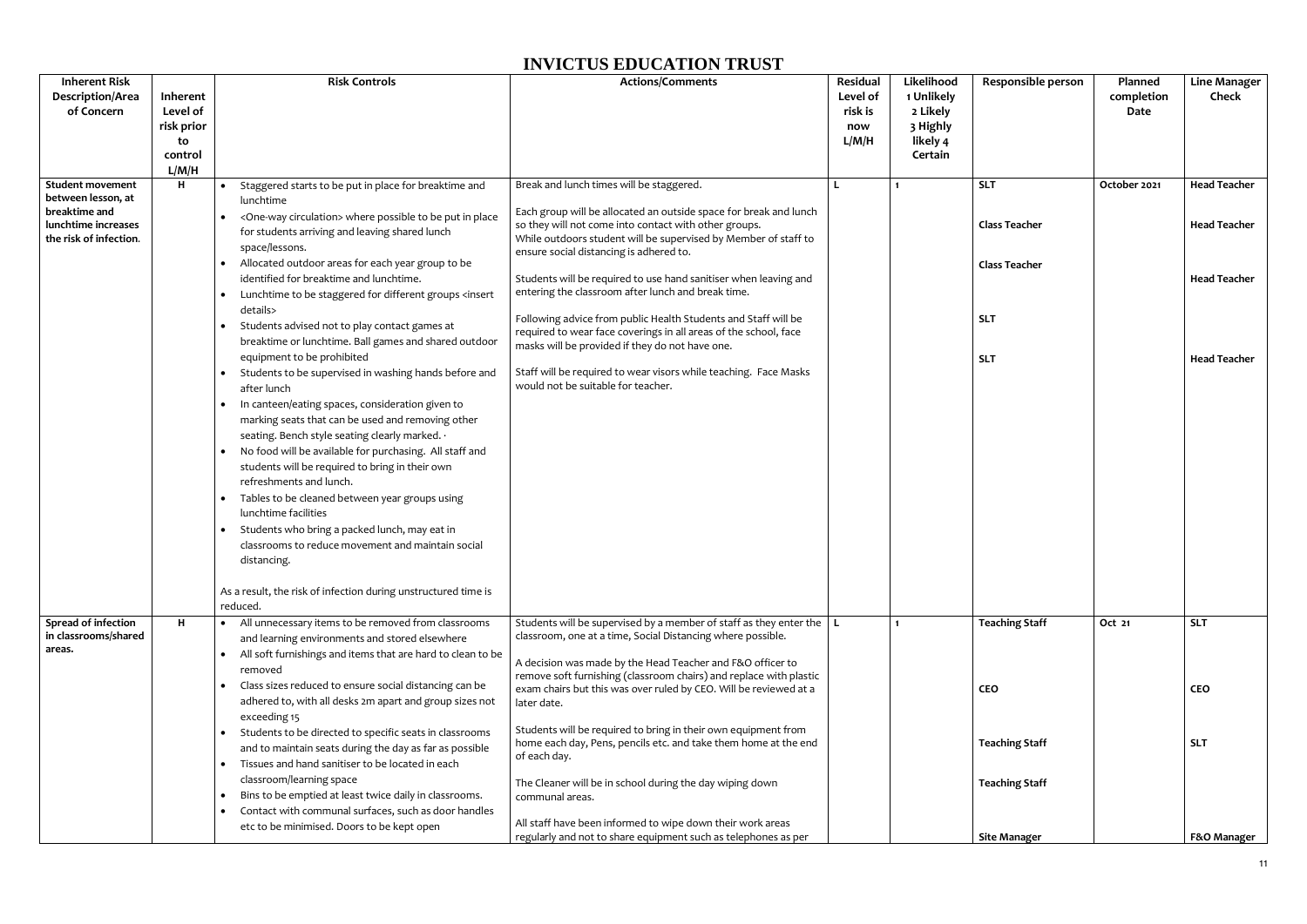| <b>Inherent Risk</b><br><b>Description/Area</b><br>of Concern                                                             | Inherent<br>Level of<br>risk prior<br>to<br>control<br>L/M/H | <b>Risk Controls</b>                                                                                                                                                                                                                                                                     | <b>Actions/Comments</b>                                                                                                                                                                                                                                                                                        | Residual<br>Level of<br>risk is<br>now<br>L/M/H | Likelihood<br>1 Unlikely<br>2 Likely<br>3 Highly<br>likely 4<br>Certain | <b>Responsible person</b>       | Planned<br>completion<br>Date | <b>Line Manager</b><br><b>Check</b> |
|---------------------------------------------------------------------------------------------------------------------------|--------------------------------------------------------------|------------------------------------------------------------------------------------------------------------------------------------------------------------------------------------------------------------------------------------------------------------------------------------------|----------------------------------------------------------------------------------------------------------------------------------------------------------------------------------------------------------------------------------------------------------------------------------------------------------------|-------------------------------------------------|-------------------------------------------------------------------------|---------------------------------|-------------------------------|-------------------------------------|
|                                                                                                                           |                                                              | • Where possible, windows to be opened to provide<br>ventilation.<br>• Inform all the students that they must bring the required                                                                                                                                                         | the Infection Control Producers. Anti-bacterial wipes have been<br>provided on all teachers work stations and they have been<br>advised to wipe down before and after they start work.                                                                                                                         |                                                 |                                                                         | <b>All Staff</b>                |                               | <b>Head Teacher</b>                 |
|                                                                                                                           |                                                              | equipment to school (stationery, calculators etc) to<br>reduce the risk of infection<br>Students/staff to clean IT equipment (especially<br>keyboards) with anti-bacterial wipes before and after<br>each use                                                                            | Teachers advised to use own set of equipment such as white<br>board makers and wipes.                                                                                                                                                                                                                          |                                                 |                                                                         |                                 |                               |                                     |
|                                                                                                                           |                                                              |                                                                                                                                                                                                                                                                                          | Hand sanitiser stations will be located at the entrance to each<br>classroom.                                                                                                                                                                                                                                  |                                                 |                                                                         | <b>Teachers</b>                 |                               | <b>Head Teacher</b>                 |
|                                                                                                                           |                                                              | Shared telephone handsets to be cleaned with anti-<br>bacterial wipes before and after each use<br>Shared teaching resources to be cleaned prior to and<br>$\bullet$                                                                                                                     | Classroom doors and windows will be left open where possible.<br>Co2 monitors have been installed in some of the poorly ventilated<br>classrooms.                                                                                                                                                              |                                                 |                                                                         | <b>Teachers</b>                 |                               | F&O Manager                         |
|                                                                                                                           |                                                              | after use by the member of staff using it.                                                                                                                                                                                                                                               |                                                                                                                                                                                                                                                                                                                |                                                 |                                                                         | <b>Teachers</b>                 |                               | <b>SLT</b>                          |
|                                                                                                                           |                                                              | • If any bodily fluids come into contact with classroom<br>equipment, ensure that gloves are worn to remove the                                                                                                                                                                          | Staff have been informed to bring in their own utensils, cups etc<br>and to wash up their own equipment after use.                                                                                                                                                                                             |                                                 |                                                                         | <b>All Staff</b>                |                               | <b>Head Teacher</b>                 |
|                                                                                                                           |                                                              | piece of equipment before it is thoroughly cleaned<br>Guidance issued to staff on the use of the staff room and<br>staff toilet area, including maximum numbers at any one                                                                                                               | Cleaning staff and site team have been provided with PPE to clean<br>up any fluids and guidance on disposal has been provided.                                                                                                                                                                                 |                                                 |                                                                         | <b>Cleaners &amp; Site Team</b> |                               | F&O Manager                         |
|                                                                                                                           |                                                              | time < Only 1 person >. Staff to be reminded to adhere to<br>social distancing at all times<br>• Hand sanitiser to be in place at photocopiers/shared                                                                                                                                    | Social distancing signs have been put up around to the school to<br>remind staff and students about social distancing.                                                                                                                                                                                         |                                                 |                                                                         |                                 |                               |                                     |
|                                                                                                                           | $\bullet$                                                    | keyboards/telephones etc<br>Staff must wash and dry their own cups, plates and<br>utensils, using disposable towels.                                                                                                                                                                     | Following Government guidance updated in January 2022<br>Students and Staff will be required to wear face coverings whilst<br>in the building until they have exited to an outdoor space.<br>Staff will be required to wear visors while teaching. Face Masks<br>would not be suitable for teacher.            |                                                 |                                                                         | <b>SLT</b>                      |                               | <b>Head Teacher</b>                 |
|                                                                                                                           |                                                              | As a result, the risk of infection to staff and students in                                                                                                                                                                                                                              |                                                                                                                                                                                                                                                                                                                |                                                 |                                                                         |                                 |                               |                                     |
|                                                                                                                           |                                                              | classrooms is reduced.                                                                                                                                                                                                                                                                   |                                                                                                                                                                                                                                                                                                                |                                                 |                                                                         |                                 |                               |                                     |
| Poor pupil behaviour<br>increases the risk of<br>the spread of the<br>infection.                                          | H                                                            | Students are reminded of the behaviour policy on their<br>$\bullet$<br>return to school<br>Sanctions (and how they will be applied in the context of<br>$\bullet$<br>social distancing) are clearly communicated to students                                                             | Students and Parents will be informed of expectations regarding<br>entry and exit to the school, focusing very clearly on distancing<br>and groups not meeting up beforehand.                                                                                                                                  |                                                 | $\mathbf{1}$                                                            | <b>SLT</b>                      | 5 <sup>th</sup> March 2021    | <b>Head Teacher</b>                 |
|                                                                                                                           |                                                              | and parents. Behaviour policy is adjusted as a<br>consequence<br>Students' individual behaviour plans are reviewed and<br>$\bullet$<br>specific control measures identified and shared with<br>students and staff where necessary.                                                       | If students do not follow procedures in place, their parents will be<br>contacted and hopefully the student will be reintroduced to their<br>next session. If the student does not adhere to expectation's in<br>their next lesson they will be sent home to continue their learning<br>by remote lesson only. |                                                 |                                                                         |                                 |                               |                                     |
|                                                                                                                           |                                                              | As a result, students and staff understand the behaviour<br>policy/individual plans in context.                                                                                                                                                                                          |                                                                                                                                                                                                                                                                                                                |                                                 |                                                                         |                                 |                               |                                     |
| <b>Students with</b><br>complex needs are<br>not adequately<br>prepared for a return<br>to school or safely<br>supported. | н                                                            | Leaders and staff should review individual students'<br>$\bullet$<br>handling plans, including the use of PPE<br>Additional advice should be sought from external<br>$\bullet$<br>agencies where appropriate in relation to moving and<br>handling (physiotherapy, occupational therapy) | PPE will be provided to students where required.<br>We feel the biggest hurdle for our SEN children will be<br>expectations of behaviour, establishing routines again and<br>reassuring them that all is ok.                                                                                                   |                                                 |                                                                         | <b>SENCO/SLT</b>                | 5 <sup>th</sup> March 2021    | <b>Head Teacher</b>                 |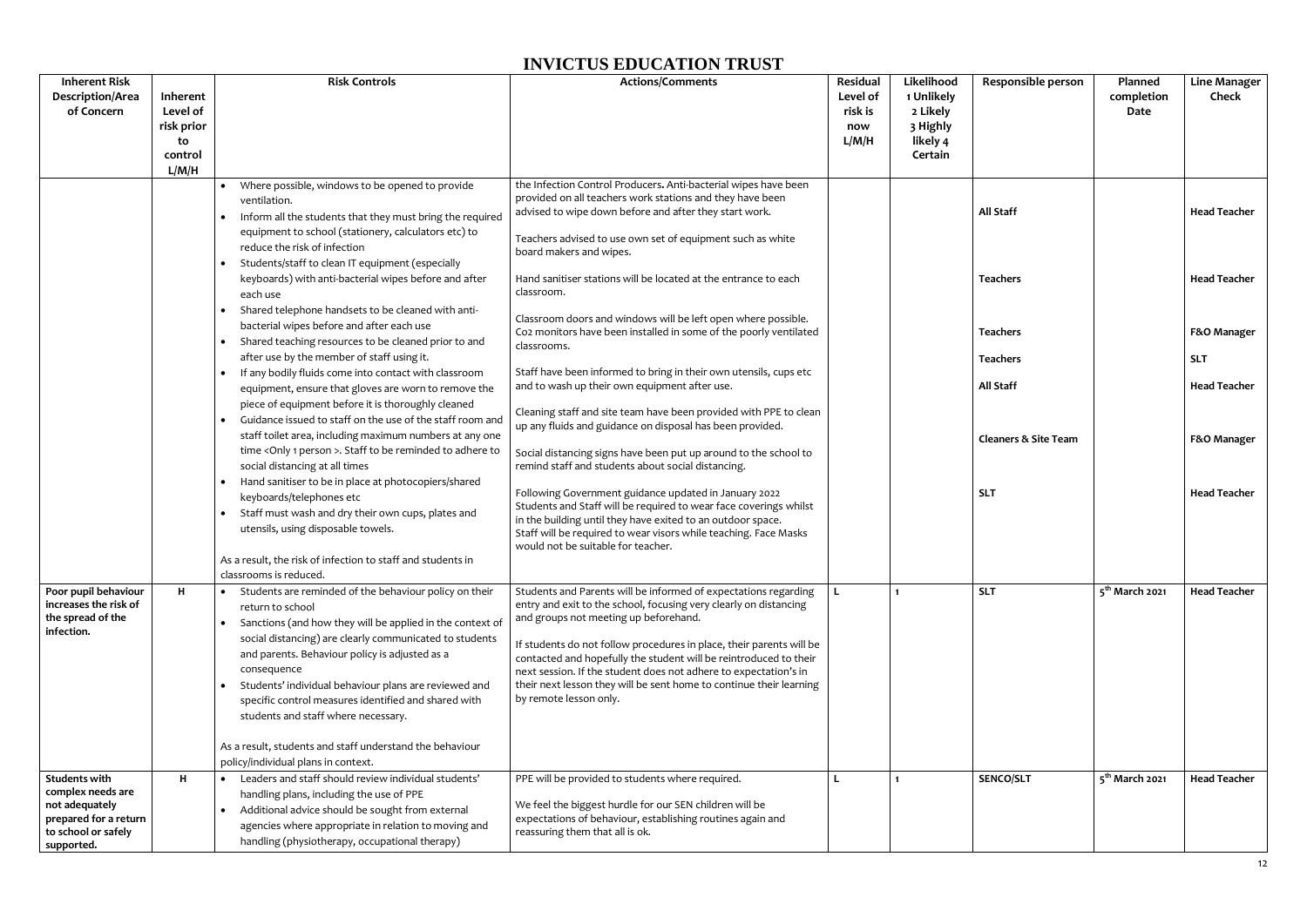| <b>Inherent Risk</b>                                                                                                                                |                                                              | <b>Risk Controls</b>                                                                                                                                                                                                                                                                                                                                                                                                                                                                                                                                                             |                                                                                                                                                                                                                                                                                                                                                                                                                                                                                                                                                                                                                                                                                                                                                               | Residual                            | Likelihood                                                |                                              |                                                          |                                            |
|-----------------------------------------------------------------------------------------------------------------------------------------------------|--------------------------------------------------------------|----------------------------------------------------------------------------------------------------------------------------------------------------------------------------------------------------------------------------------------------------------------------------------------------------------------------------------------------------------------------------------------------------------------------------------------------------------------------------------------------------------------------------------------------------------------------------------|---------------------------------------------------------------------------------------------------------------------------------------------------------------------------------------------------------------------------------------------------------------------------------------------------------------------------------------------------------------------------------------------------------------------------------------------------------------------------------------------------------------------------------------------------------------------------------------------------------------------------------------------------------------------------------------------------------------------------------------------------------------|-------------------------------------|-----------------------------------------------------------|----------------------------------------------|----------------------------------------------------------|--------------------------------------------|
| <b>Description/Area</b><br>of Concern                                                                                                               | Inherent<br>Level of<br>risk prior<br>to<br>control<br>L/M/H |                                                                                                                                                                                                                                                                                                                                                                                                                                                                                                                                                                                  | <b>Actions/Comments</b>                                                                                                                                                                                                                                                                                                                                                                                                                                                                                                                                                                                                                                                                                                                                       | Level of<br>risk is<br>now<br>L/M/H | 1 Unlikely<br>2 Likely<br>3 Highly<br>likely 4<br>Certain | Responsible person                           | Planned<br>completion<br>Date                            | <b>Line Manager</b><br><b>Check</b>        |
|                                                                                                                                                     |                                                              | Review individual communication plans where close<br>$\bullet$<br>proximity is expected e.g. on-body signing<br>Plans should be understood, shared and followed<br>$\bullet$<br>consistently by all staff working with those students<br>Prepare additional social stories to support students<br>$\bullet$<br>with autism / learning difficulties (highlighting changes<br>to classrooms/arrangements/use of PPE, for example)<br>and share with parents and students prior to students<br>returning to school.<br>As a result, students with complex needs are well supported. | Where necessary we will seek additional guidance from external<br>agencies and may seek to suggest that those students are on<br>reduced times tables as they transition back into school.                                                                                                                                                                                                                                                                                                                                                                                                                                                                                                                                                                    |                                     |                                                           |                                              |                                                          |                                            |
| Vulnerable students<br>and students with<br>SEND do not receive<br>appropriate support.<br>Increased number of<br>safeguarding<br>concerns reported | H<br>H                                                       | Appropriate planning is in place to support the mental<br>$\bullet$<br>health of students returning to school<br>Agree what returning support is available to students<br>with SEND in conjunction with families and other<br>agencies.<br>As a result, students with SEND and those concerned about<br>returning to school are well supported.<br>Agree safeguarding provision to be put in place to<br>$\bullet$<br>support returning students<br>Ensure that key staff (DSL and deputies) have capacity                                                                       | We are aware that many students will express their sensory issues $ L $<br>and anxieties about the proximity of others.<br>Staff will make particular effort to ensure classrooms are<br>relatively quiet spaces so that students that are not used to the<br>noise and find it upsetting can adjust.<br>Staff are also aware that some children have not left their families<br>for some time and may have separation issues.<br>SENCO to work with students with Autism/learning difficulties to<br>ensure they understand social distancing procedures<br>All stay to stay vigilant looking for signs of stress in students.<br>The Safeguarding team will be available to deal with all<br>safeguarding issues and continue working on any ongoing cases. |                                     | $\mathbf{1}$<br>$\mathbf 1$                               | <b>SENCO</b><br><b>DSL</b>                   | 5 <sup>th</sup> March 2021<br>5 <sup>th</sup> March 2021 | <b>Head Teacher</b><br><b>Head Teacher</b> |
| after lockdown.                                                                                                                                     |                                                              | to deal with any arising concerns<br>• Follow up any referrals made by staff swiftly, while<br>maintaining social distancing.<br>As a result, safeguarding remains of the highest priority and<br>practice.                                                                                                                                                                                                                                                                                                                                                                      |                                                                                                                                                                                                                                                                                                                                                                                                                                                                                                                                                                                                                                                                                                                                                               |                                     |                                                           |                                              |                                                          |                                            |
| Emergency<br>evacuation due to<br>fire etc.                                                                                                         | H                                                            | Lockdown, fire and emergency evacuation procedures<br>to be reviewed so that social distancing can be<br>maintained<br>Leaders to communicate procedures to all staff<br>$\bullet$                                                                                                                                                                                                                                                                                                                                                                                               | The fire evacuation points will be as follows: Years 7, 8 & 9 will be<br>escorted to the 3G pitches and Years, 10, 11, 12 & 13 will be<br>escorted to the rear of the TDC building. This will aid with Social<br>Distancing                                                                                                                                                                                                                                                                                                                                                                                                                                                                                                                                   |                                     | $\mathbf{1}$                                              | <b>SLT</b>                                   | 5 <sup>th</sup> March 2021                               | <b>Head Teacher</b>                        |
|                                                                                                                                                     |                                                              | Classroom staff will be responsible for the safe<br>evacuation of the classroom<br>Staff to try and maintain social distancing whilst<br>$\bullet$<br>evacuating students                                                                                                                                                                                                                                                                                                                                                                                                        | In the event of the fire alarm being activated the member of staff<br>supervising the students at that time will ensure social distancing<br>while evacuating the building at the nearest exit and escort them<br>down to the Astro Turf pitch and the TDC building                                                                                                                                                                                                                                                                                                                                                                                                                                                                                           |                                     |                                                           | <b>Class Teacher</b><br><b>Class Teacher</b> |                                                          | <b>SLT</b><br><b>SLT</b>                   |
|                                                                                                                                                     |                                                              | Staff to evacuate to assembly point<br>$\bullet$<br>Staff to communicate emergency evacuation procedures<br>$\bullet$<br>to students at the beginning of each day.                                                                                                                                                                                                                                                                                                                                                                                                               | Teaching staff will announce emergency evacuation procedures at<br>the start of each lesson.                                                                                                                                                                                                                                                                                                                                                                                                                                                                                                                                                                                                                                                                  |                                     |                                                           |                                              |                                                          |                                            |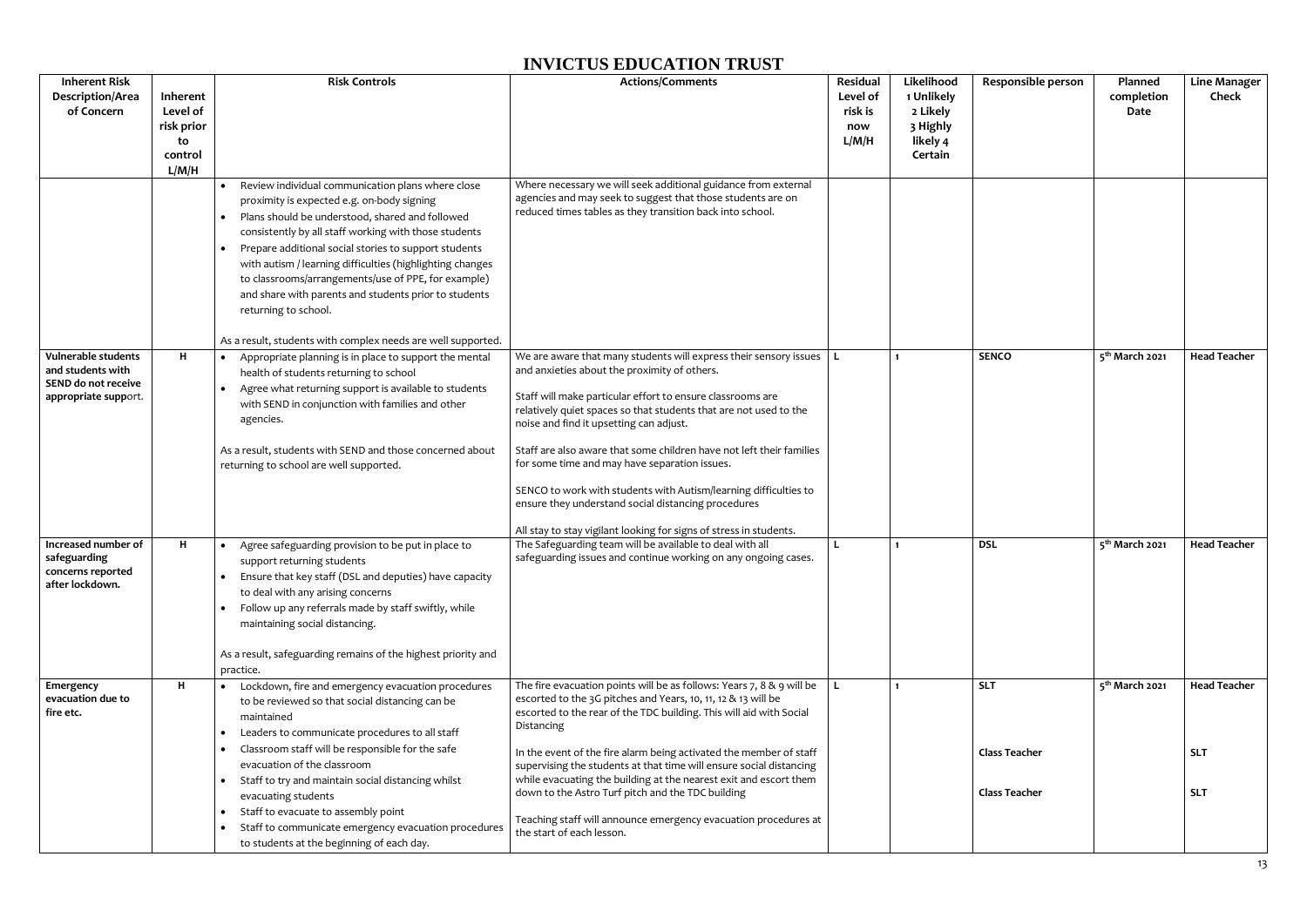| <b>Inherent Risk</b>                                                          |            | <b>Risk Controls</b>                                                                             | <b>Actions/Comments</b>                                                                                                             | <b>Residual</b> | Likelihood | Responsible person | Planned                    | Line Manager |
|-------------------------------------------------------------------------------|------------|--------------------------------------------------------------------------------------------------|-------------------------------------------------------------------------------------------------------------------------------------|-----------------|------------|--------------------|----------------------------|--------------|
| Description/Area                                                              | Inherent   |                                                                                                  |                                                                                                                                     | Level of        | 1 Unlikely |                    | completion                 | <b>Check</b> |
| of Concern                                                                    | Level of   |                                                                                                  |                                                                                                                                     | risk is         | 2 Likely   |                    | Date                       |              |
|                                                                               | risk prior |                                                                                                  |                                                                                                                                     | now             | 3 Highly   |                    |                            |              |
|                                                                               | to         |                                                                                                  |                                                                                                                                     | L/M/H           | likely 4   |                    |                            |              |
|                                                                               | control    |                                                                                                  |                                                                                                                                     |                 | Certain    |                    |                            |              |
|                                                                               | L/M/H      |                                                                                                  |                                                                                                                                     |                 |            |                    |                            |              |
|                                                                               |            | • No re-entry of buildings until instructed                                                      |                                                                                                                                     |                 |            |                    |                            |              |
|                                                                               |            |                                                                                                  |                                                                                                                                     |                 |            |                    |                            |              |
|                                                                               |            | As a result, social distancing is maintained in the event of an                                  |                                                                                                                                     |                 |            |                    |                            |              |
|                                                                               |            | emergency evacuation.                                                                            |                                                                                                                                     |                 |            |                    |                            |              |
| Contractors,<br>deliveries and<br>visitors increase the<br>risk of infection. | H          | • All contractors to be checked to ensure that they are                                          | Contactors will only be allowed onsite by appointment - where<br>possible appointments will be made outside of school hours to      |                 | 1          | <b>Site Team</b>   | 5 <sup>th</sup> March 2021 | F&O Manager  |
|                                                                               |            | essential visitors prior to entry to the school                                                  | reduce risk. While on site contractors will be required to wear face<br>masks and gloves at all times.                              |                 |            |                    |                            |              |
|                                                                               |            | Agree arrival and departure times with contractors to                                            |                                                                                                                                     |                 |            |                    |                            |              |
|                                                                               |            | ensure that there is no contact with staff or students                                           |                                                                                                                                     |                 |            |                    |                            |              |
|                                                                               |            | All contractors/visitors to wash hands either prior to or                                        | All deliveries to be made to the caretaker's office and goods left<br>outside the door. Site team will wear gloves to open packages |                 |            |                    |                            |              |
|                                                                               |            | on entry to the school site                                                                      |                                                                                                                                     |                 |            |                    |                            |              |
|                                                                               |            | • Contractors and visitors are directed to                                                       | etc.                                                                                                                                |                 |            |                    |                            |              |
|                                                                               |            | specific/designated handwashing facilities                                                       | Where possible items will be wiped down or outer packing will be                                                                    |                 |            |                    |                            |              |
|                                                                               |            | All areas in which contractors work are cleaned in line<br>$\bullet$<br>with government guidance | removed by site team and disposed of before distribution.                                                                           |                 |            |                    |                            |              |
|                                                                               |            | Contractors to bring own food, drink and utensils onto                                           | Hand sanitiser will be provided prior to contractors entering                                                                       |                 |            |                    |                            |              |
|                                                                               |            | site.                                                                                            | school building and cleaning staff will wipe any areas used after                                                                   |                 |            |                    |                            |              |
|                                                                               |            | Contractors to provide school with copy of their Safer                                           | contractor has left.                                                                                                                |                 |            |                    |                            |              |
|                                                                               |            | Working Practices to ensure they are managing work                                               |                                                                                                                                     |                 |            |                    |                            |              |
|                                                                               |            | sites in line with Government advice.                                                            |                                                                                                                                     |                 |            |                    |                            |              |
|                                                                               |            | • Staff who receive deliveries to the school to wash hands                                       |                                                                                                                                     |                 |            |                    |                            |              |
|                                                                               |            | in line with government guidance after handling                                                  |                                                                                                                                     |                 |            |                    |                            |              |
|                                                                               |            | Where possible, staff to identify safe/designated place<br>$\bullet$                             |                                                                                                                                     |                 |            |                    |                            |              |
|                                                                               |            | for delivery without need for contact with staff. Drivers                                        |                                                                                                                                     |                 |            |                    |                            |              |
|                                                                               |            | are not permitted to enter the school premises when                                              |                                                                                                                                     |                 |            |                    |                            |              |
|                                                                               |            | making deliveries                                                                                |                                                                                                                                     |                 |            |                    |                            |              |
|                                                                               |            | If drivers have to enter school site, ensure that they are                                       |                                                                                                                                     |                 |            |                    |                            |              |
|                                                                               |            | asked to maintain social distancing and use hand                                                 |                                                                                                                                     |                 |            |                    |                            |              |
|                                                                               |            | sanitiser before entering the building                                                           |                                                                                                                                     |                 |            |                    |                            |              |
|                                                                               |            | • Surfaces to be cleaned after any deliveries have been                                          |                                                                                                                                     |                 |            |                    |                            |              |
|                                                                               |            | made.                                                                                            |                                                                                                                                     |                 |            |                    |                            |              |
|                                                                               |            |                                                                                                  |                                                                                                                                     |                 |            |                    |                            |              |
|                                                                               |            | As a result, any external visitors/contactors are kept safe and                                  |                                                                                                                                     |                 |            |                    |                            |              |
|                                                                               |            | the risk to other members of the school is minimised.                                            |                                                                                                                                     |                 |            |                    |                            |              |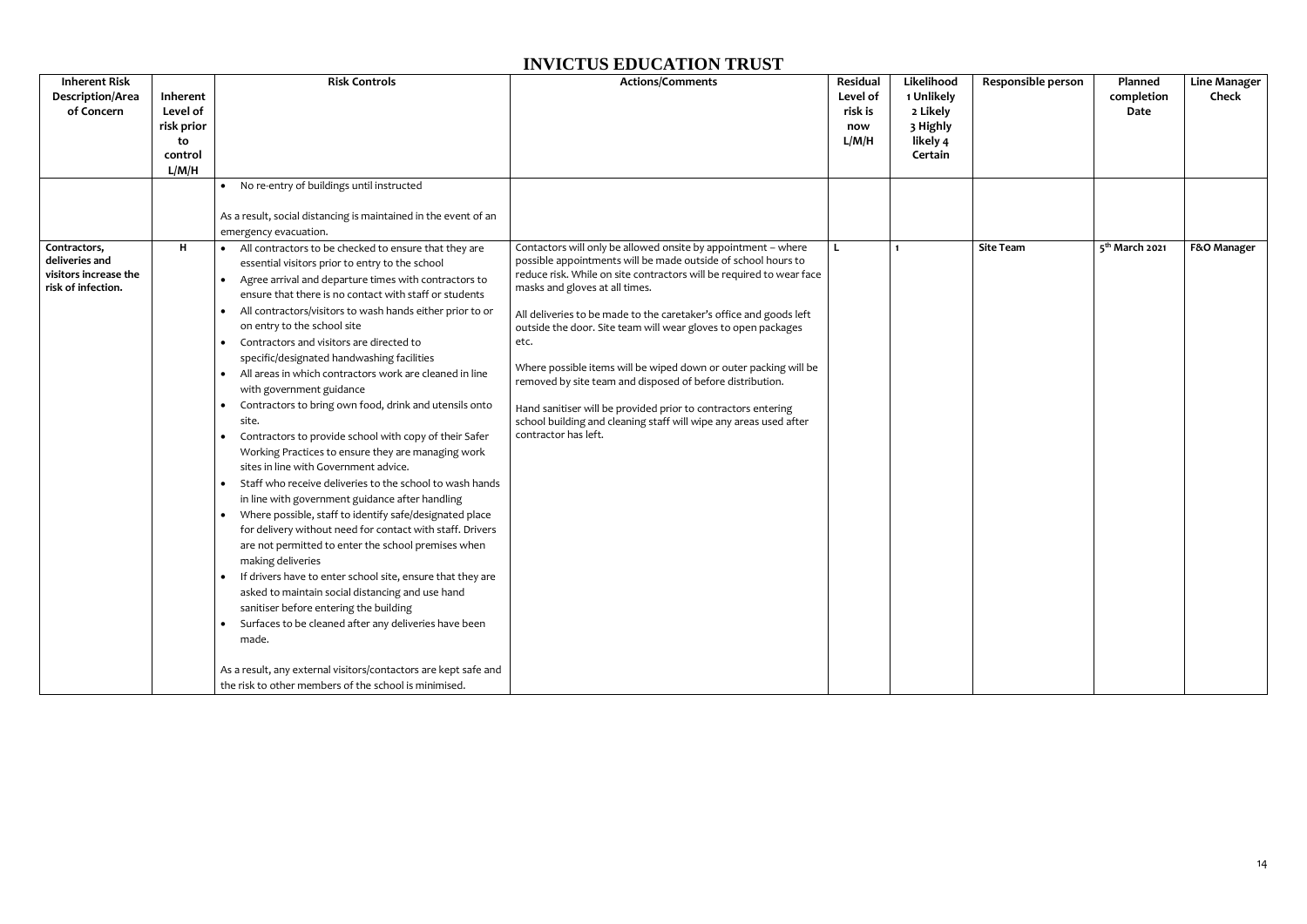#### **School-specific arrangements relating to risk assessment that may need additional detail:**

**Capacity and organisation of teaching spaces - Maximum of 30 students** 

**Arrival to and departure from school – As per pre-COVID**

**Movement around the school - One way system/loop has been put in place and area of school cordoned off to prevent entry.**

Classroom allocations - all classrooms will be arranged so students are facing forward with rows 1 apart where possible. Teachers work station will be 2 meters from front row of students. Where possible

**Timetable arrangements - Timetables have been arranged for each year group of students.**

**Role of teaching assistants- Students requiring a TA will sit on front row of class room. TA will work from the front of Class 1 meters away from student and teacher.**

**Ventilation – C02 monitors installed in areas identified as being poorly ventilated. Main external doors are open at all times to aid ventilation around the school.** 

**Breaktime plan – Students will be encouraged to go outside during breaktime.** 

**Lunchtime plan – Students have a staggered lunch time and will be encourage to go outside during lunchtime.** 

**Catering staff – Provision as per pre-COVID**

**Cleaning – Cleaners hours have been adjusted to ensure additional daytime cleaners. And Cleaning Schedules have been implemented.** 

**Toilets – To be cleaned regularly throughout the day.** 

**Staffroom and offices – Day time cleaning staff will wipe down door handles etc. Staff have been advised to wipe down work station before use. Anti-Bacterial wipes have been provided.**

**Transport – Students using 6th form minibus will be required to wear face masks while on the transport.**

**Classroom expectations -**

#### **Pupil expectations**

Useful links:

- Safeguarding:<https://www.gov.uk/government/publications/covid-19-safeguarding-in-schools-colleges-and-other-providers/coronavirus-covid-19-safeguarding-in-schools-colleges-and-other-providers>
- Remote learning: <https://www.gov.uk/guidance/safeguarding-and-remote-education-during-coronavirus-covid-19>
- Attendance:<https://www.gov.uk/government/publications/coronavirus-covid-19-attendance-recording-for-educational-settings>
- Premises: <https://www.gov.uk/government/publications/managing-school-premises-during-the-coronavirus-outbreak/managing-school-premises-which-are-partially-open-during-the-coronavirus-outbreak>
- Prevention and control- <https://www.gov.uk/government/publications/guidance-to-educational-settings-about-covid-19/guidance-to-educational-settings-about-covid-19>
- Advice:<https://www.gov.uk/government/collections/coronavirus-covid-19-list-of-guidance>
- Vulnerable:<https://www.gov.uk/government/publications/coronavirus-covid-19-guidance-on-vulnerable-children-and-young-people/coronavirus-covid-19-guidance-on-vulnerable-children-and-young-people>
- Extremely vulnerable:<https://www.gov.uk/government/publications/guidance-on-shielding-and-protecting-extremely-vulnerable-persons-from-covid-19>
- SEND <https://www.gov.uk/government/publications/coronavirus-covid-19-send-risk-assessment-guidance/coronavirus-covid-19-send-risk-assessment-guidance>
- Home learning support[: https://www.gov.uk/government/publications/coronavirus-covid-19-online-education-resources](https://www.gov.uk/government/publications/coronavirus-covid-19-online-education-resources)
- Remote support:<https://www.gov.uk/guidance/get-help-with-technology-for-remote-education-during-coronavirus-covid-19>
- Accountability measures:<https://www.gov.uk/government/publications/coronavirus-covid-19-school-and-college-performance-measures/coronavirus-covid-19-school-and-college-accountability>